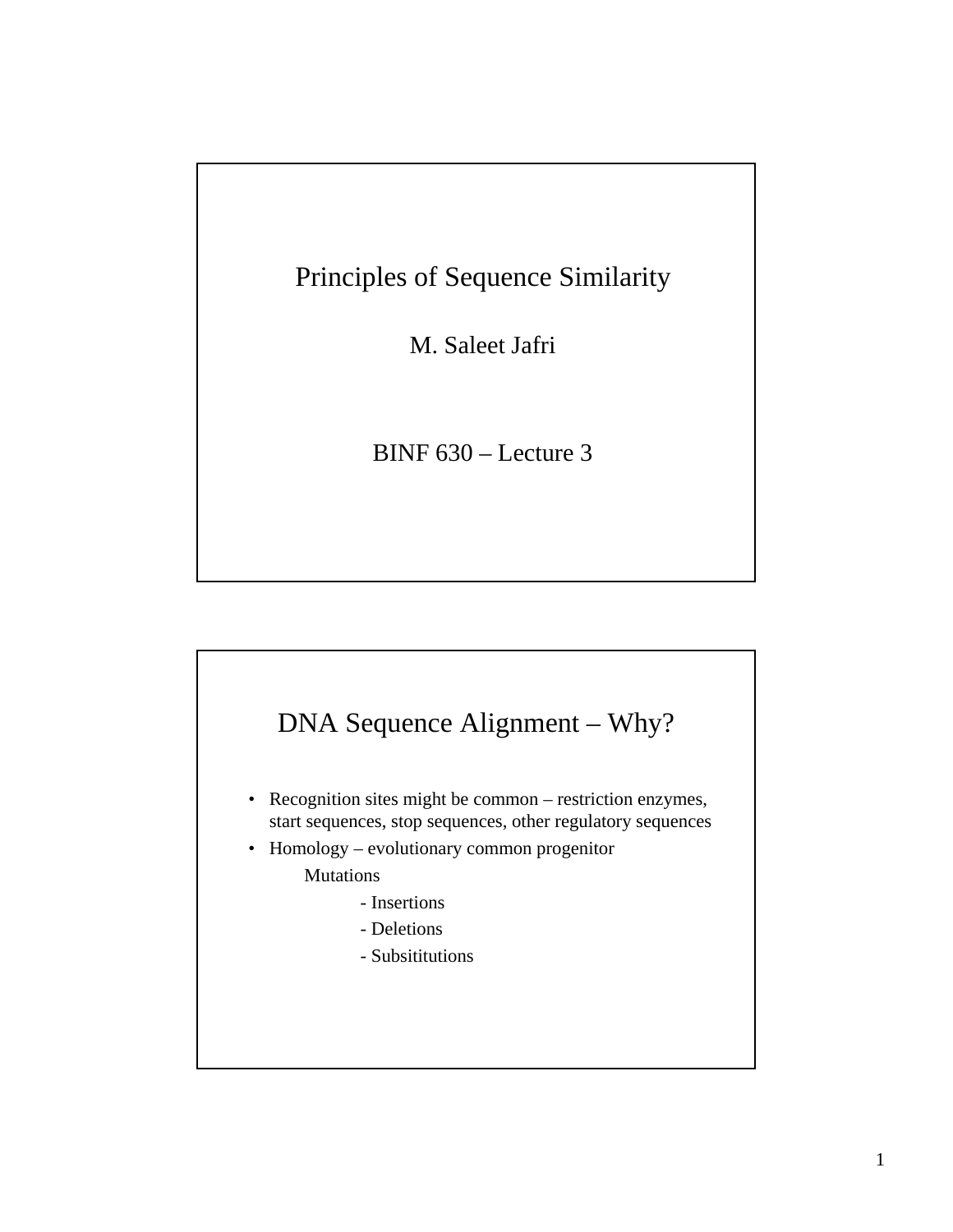# Protein sequence alignment

- Homologous proteins Evolutionary common origin Structural similarity Functional similarity
- Conserved regions Functional domains Evolutionary similarity Structural motif

#### Two different sequence alphabets

- DNA alphabet: A,C,G,T
- Four discrete possibilities it's either a match or a mismatch
- Protein alphabet: A,C,D,E,F,G,H,I,K,L,M,N,P,Q,R,S,T,V,W,Y
- 20 possibilities which fall into several categories residues can be similar without being identical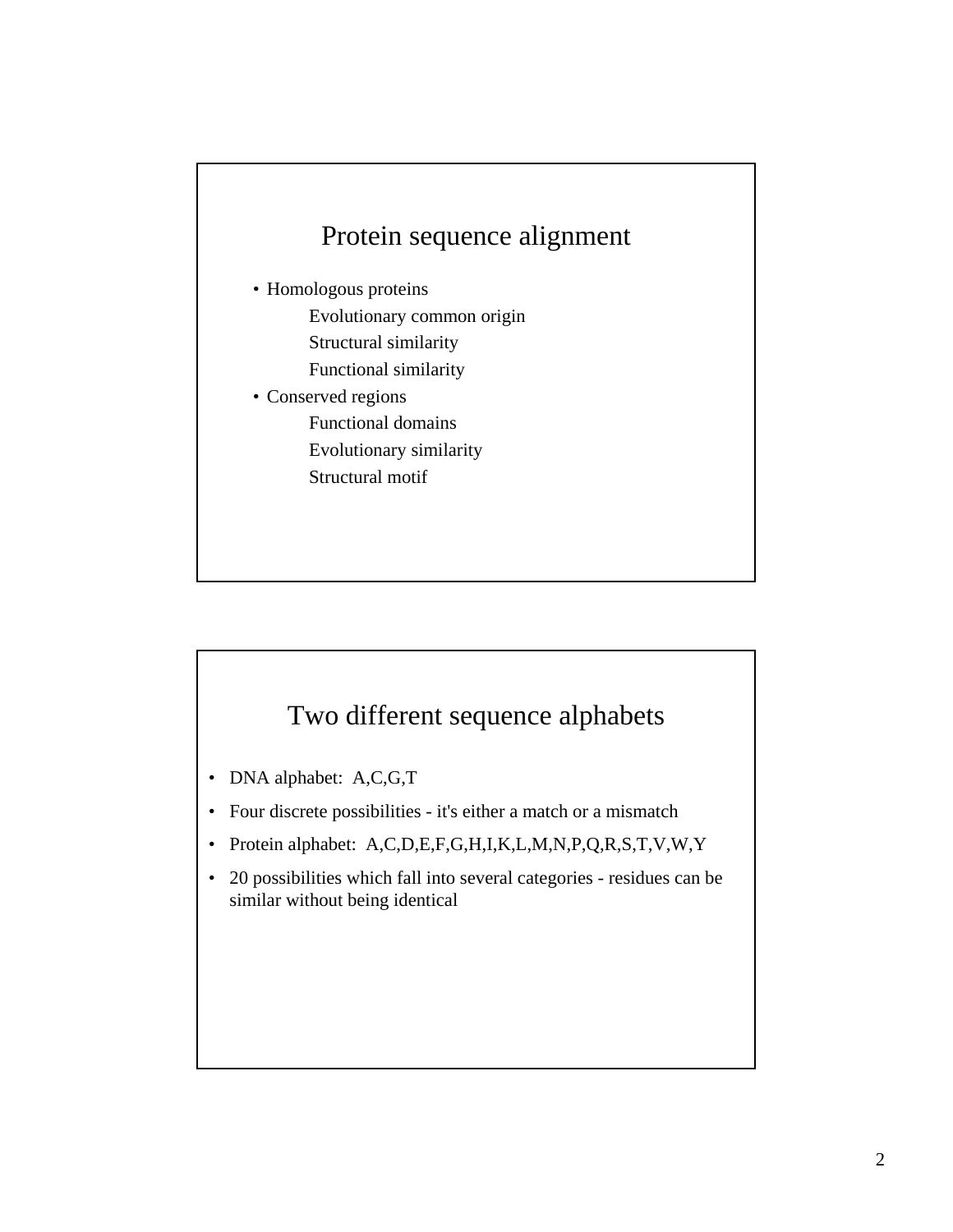# Types of Sequence Alignment

- Pairwise Alignment compare two sequences
- Multiple Alignment compare one sequence to many others

For each of the above we can do

- Local Alignment compare similar parts of two sequences
- Global Alignment compare the whole sequence

For the different types of alignments there are different assumptions and methods.

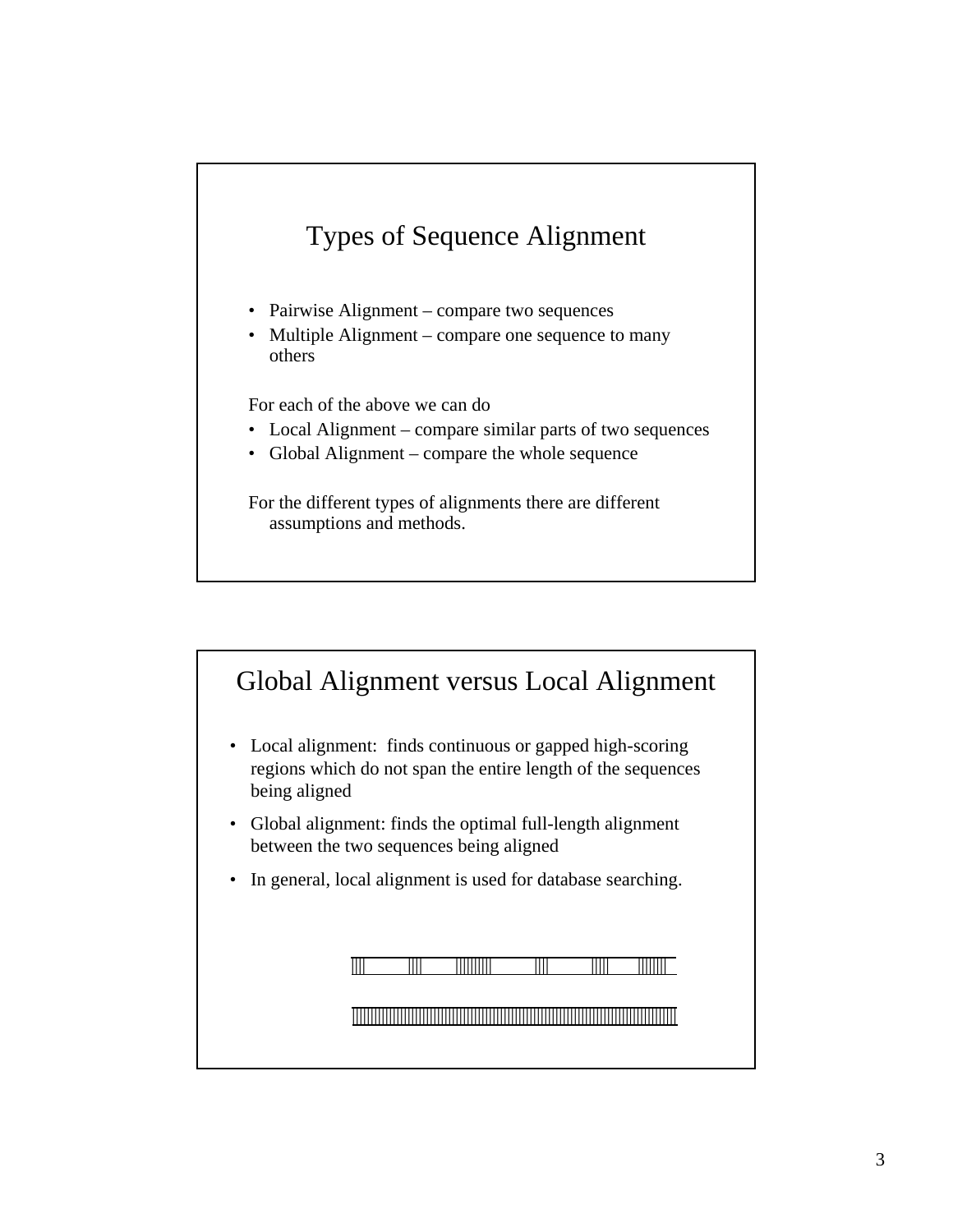### What is "sequence homology"?

- A qualitative statement
- Derived from quantitative sequence similarity data
- Assertion that two genes share a common evolutionary history history
- Genes either are homologous, or they are not there are no degrees of homology.

#### What is "sequence identity/similarity"?

- A quantitative measurement of the number of residues which are identical in both of the sequences being aligned aligned
- Calculated from a sequence alignment
- Can be expressed as a percentage
- The term "sequence similarity" may also be used, especially in proteins, where the larger amino acid alphabet means that some residues are chemically similar but not identical.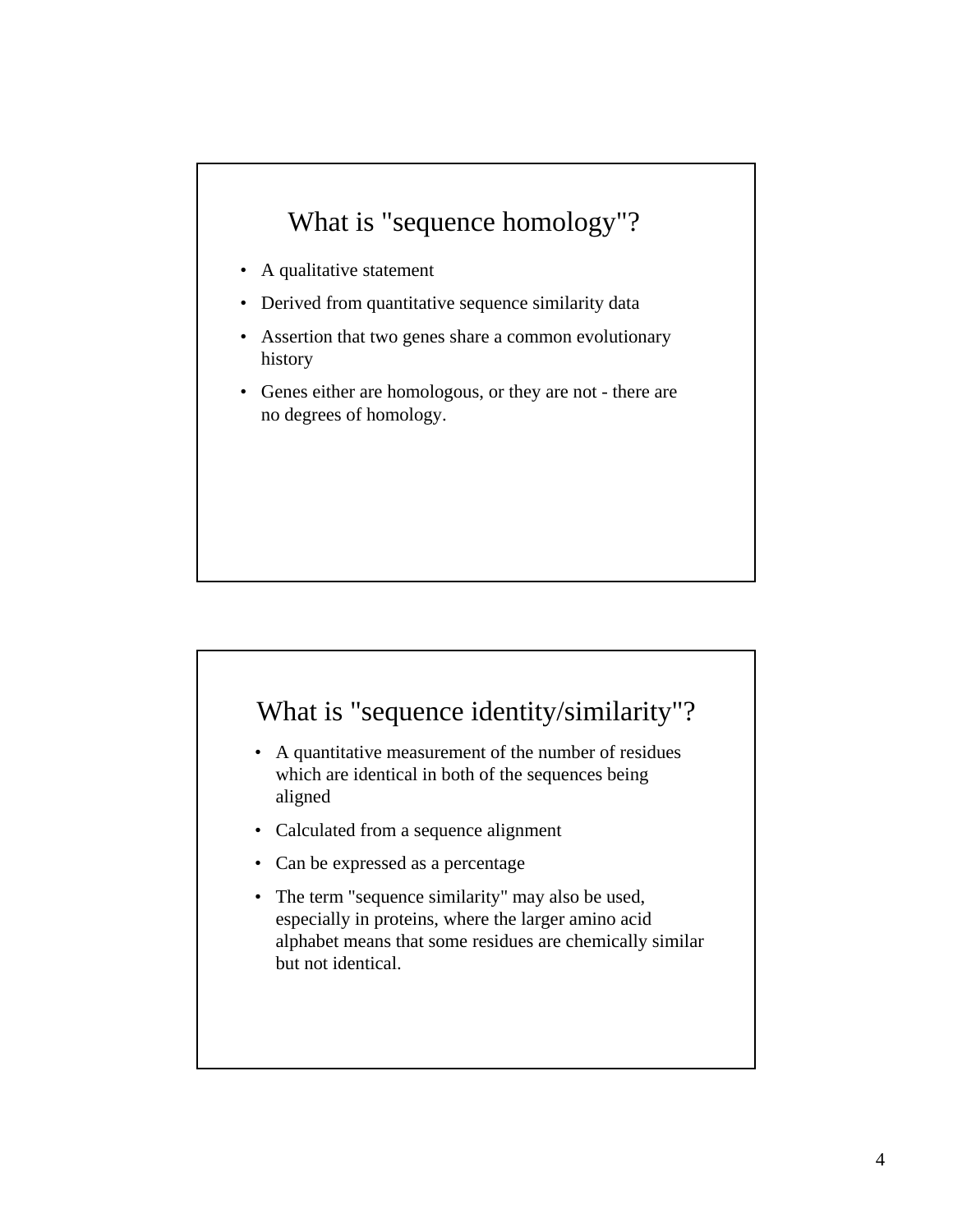#### Example

Start with ACGTACGT after 9540 generations with the following probabilities:

Deletion 0.0001 Insertion 0.001 Transitional substitution 0.00008 Translational substitution 0.00002

 $ACG - T-A - - CG - T - - -$ ACGGTCCTAATAATGGCC

- - - AC - GTA- C- - G - T - - CAG - GAAGATCTTAGTTC

# Example (continued) However, if we align the two sequences by superposition - ACAC - GGTCCTAAT- - AATGGC CAG- GAA- G- AT- - CTTAGTTC- or using Gotoh's algorithm with mismatch penalty 3 and gap penalty function  $g(k) = 2+2k$  for length k gap ACACG - - GTCCTAATAATGGCC - CAGGAAGATCT - - TAGTT - - C The alignment depends on algorithm used!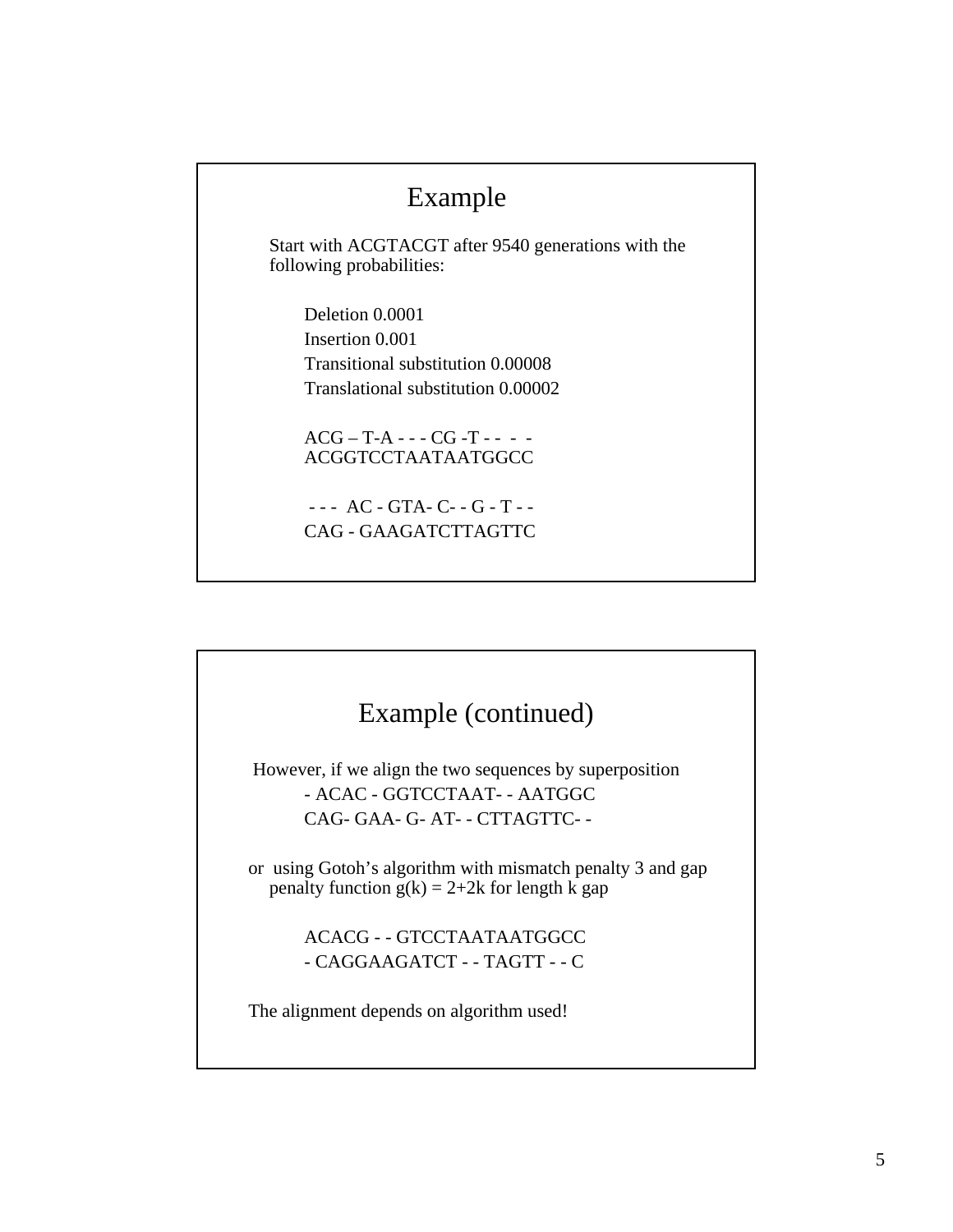# Choosing the Optimal Alignment

As shown before there are many possible alignments – which is correct?

- Every alignment has a score
- Chose alignment with highest score
- Must choose appropriate scoring function
- Scoring function based on evolutionary model with insertions, deletions, and substitutions
- Use substitution score matrix  $-$  contains an entry for every amino acid pair

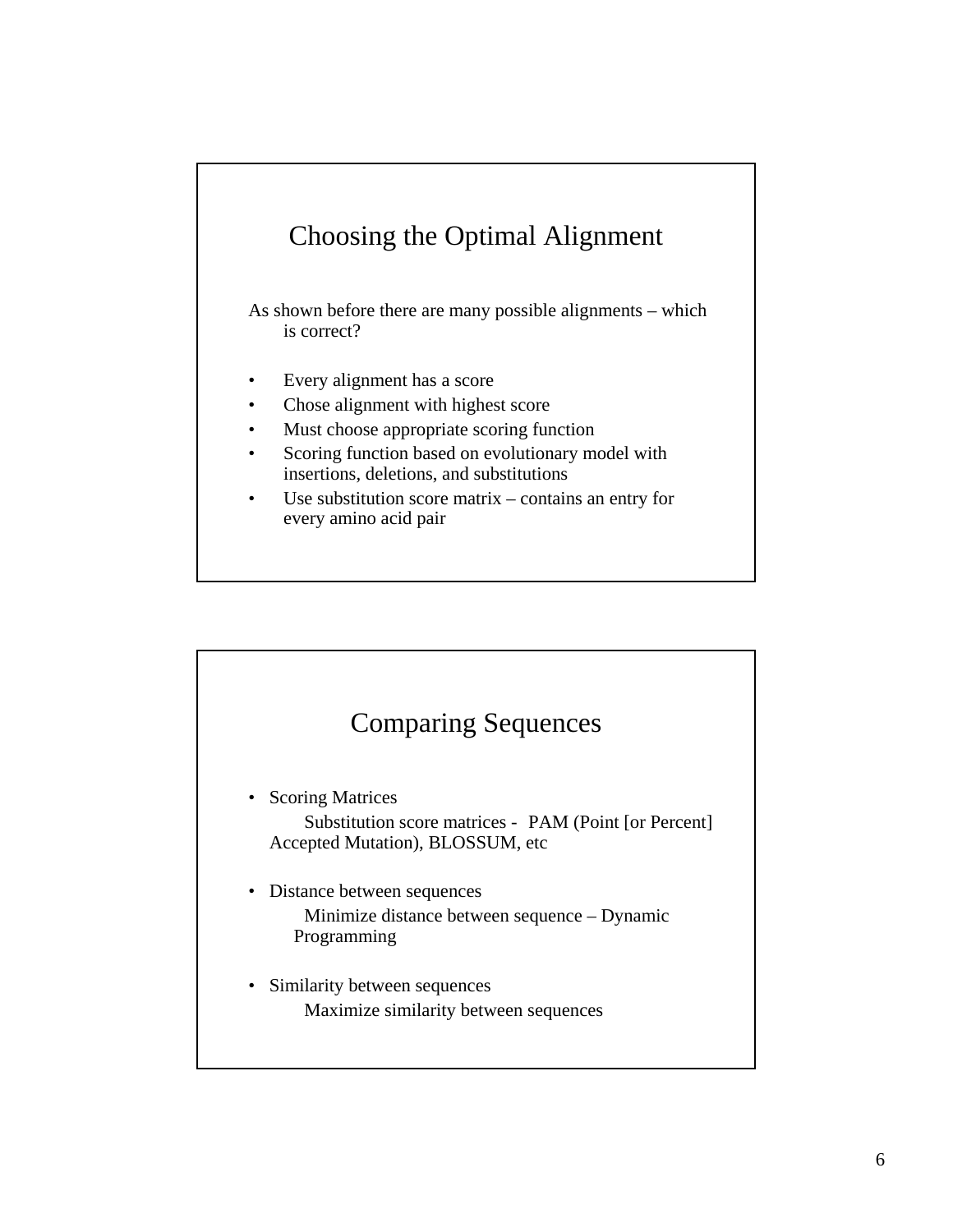### The evolutionary basis of sequence comparison

- The simplest molecular mechanisms of evolution are substitution, insertion, and deletion.
- If a sequence alignment represents the evolutionary relationship of two sequences, residues that are aligned but do not match equal substitutions.
- Residues that are aligned with a gap in the sequence represent insertions or deletions.
- Back-substitutions are ignored because there is no way of knowing when and where they occurred.



- Use physical/chemical properties similarities between amino acids
- Statistical approach need to pick appropriate evolutionary model, PAM and BLOSSUM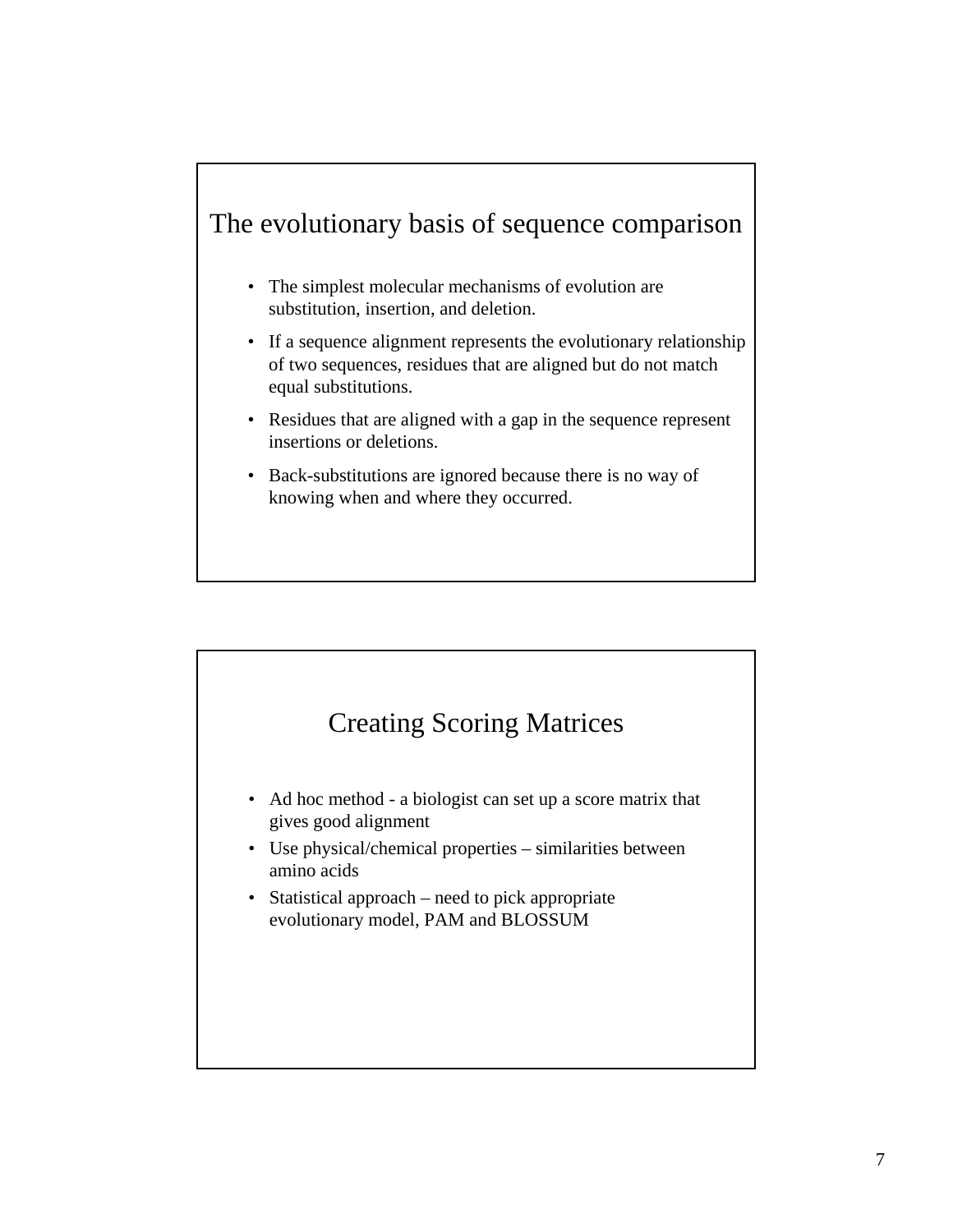

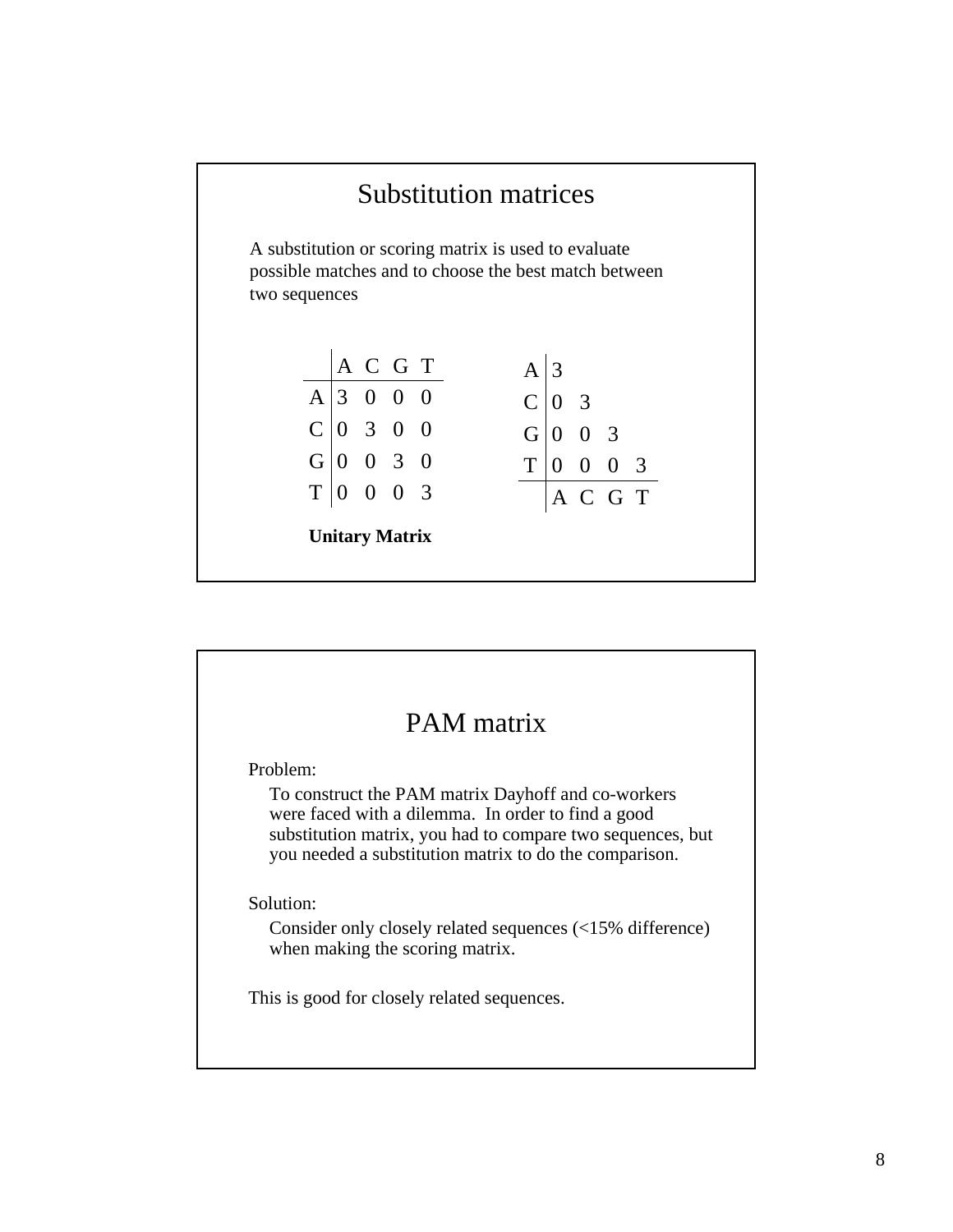# PAM matrix

Problem:

What do you use for more distantly related proteins.

Solution:

Take evolutionary time and create matrices by multiplying the PAM matrix by itself N times where N is the number of PAM evolutionary time units that have passed

Hence the PAM250 matrix is used for distantly related proteins.



- **likelihood that an alignment is significant, rather than likelihood that an alignment is significant, rather than random**
- **Each individual score is the logarithm of the ratio: Each individual score is the logarithm of the ratio:**

probability of meaningful occurrence of a residue pair

probability of random occurrence

#### **LOG ODDS**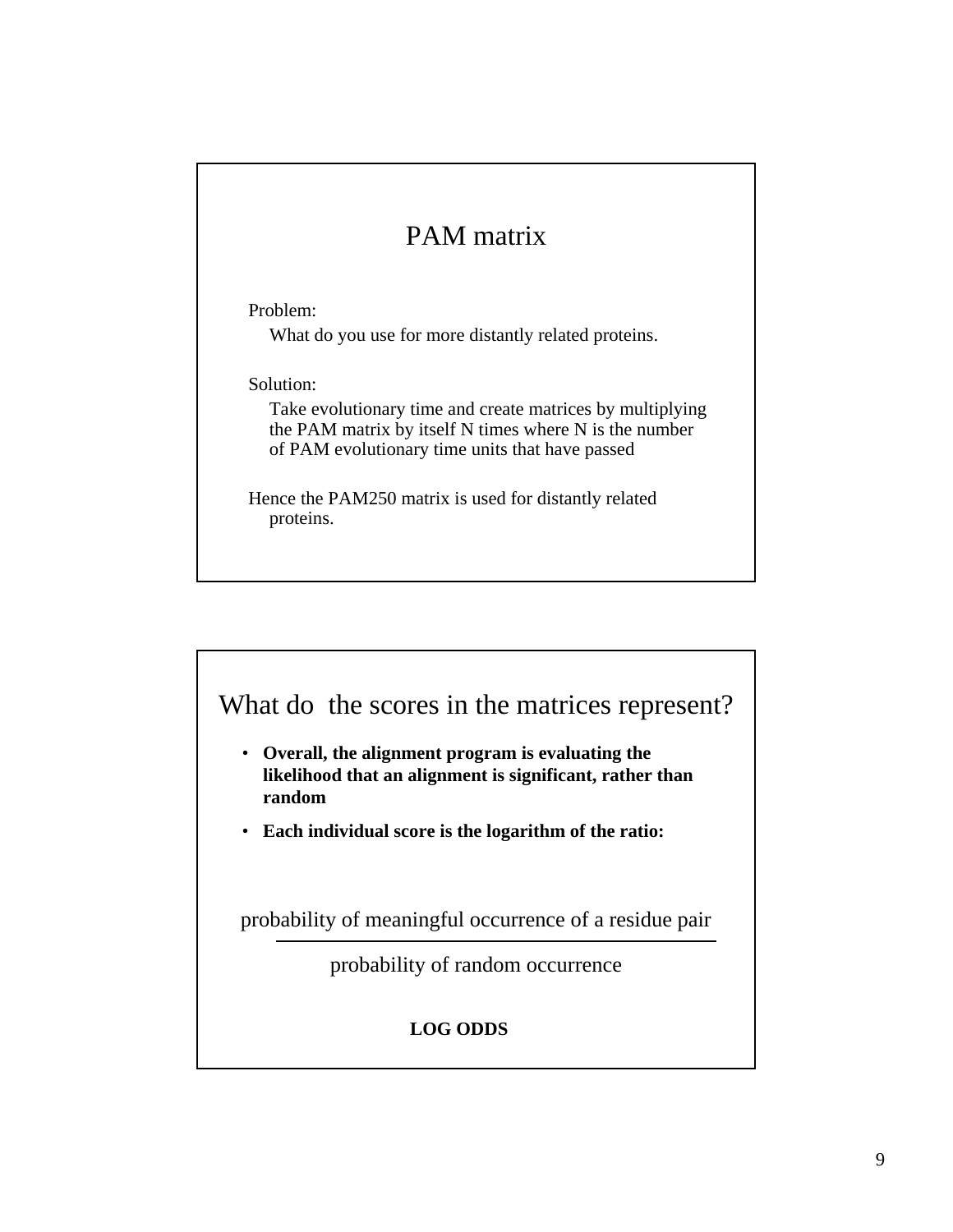

|              |          |              |              |              |      |              |              | <b>PAM 250</b> |              |              |              |              |              |              |              |              |              |      |              |              |
|--------------|----------|--------------|--------------|--------------|------|--------------|--------------|----------------|--------------|--------------|--------------|--------------|--------------|--------------|--------------|--------------|--------------|------|--------------|--------------|
|              | A        | R            | N            | D            | C    | Q            | Е            | G              | H            | 1            | L            | K            | M            | F            | P            | S            | T            | W    | Y            | V            |
| $\mathbf{A}$ | 5        | $-2$         | $-1$         | $-2$         | $-1$ | $-1$         | $-1$         | $\mathbf{0}$   | $-2$         | $-1$         | $-1$         | $-1$         | $-1$         | $-2$         | -1           | 1            | $\mathbf{0}$ | $-2$ | $-2$         | $\mathbf{0}$ |
| R            | $-2$     | 7            | $\mathbf{0}$ | -1           | $-3$ | 1            | $\mathbf{0}$ | $-2$           | $\mathbf{0}$ | $-3$         | $-2$         | 3            | -1           | -2           | $-2$         | -1           | -1           | $-2$ | $-1$         | $-2$         |
| N            | $-1$     | $\mathbf{0}$ | 6            | 2            | $-2$ | $\mathbf{0}$ | $\mathbf{0}$ | $\mathbf{0}$   | 1            | $-2$         | $-3$         | $\mathbf{0}$ | $-2$         | $-2$         | $-2$         | 1            | $\mathbf{0}$ | $-4$ | $-2$         | $-3$         |
| D            | $-2$     | $-1$         | 2            | 7            | $-3$ | $\mathbf{0}$ | 2            | $-1$           | $\mathbf{0}$ | $-4$         | $-3$         | $\mathbf{0}$ | $-3$         | -4           | -1           | $\mathbf{0}$ | $-1$         | $-4$ | $-2$         | $-3$         |
| C            | -1       | $-3$         | $-2$         | $-3$         | 12   | $-3$         | $-3$         | $-3$           | $-3$         | $-3$         | $-2$         | $-3$         | $-2$         | $-2$         | $-4$         | -1           | $-1$         | $-5$ | $-3$         | $-1$         |
| $\circ$      | -1       | 1            | $\theta$     | $\mathbf{0}$ | $-3$ | 6            | 2            | $-2$           | 1            | $-2$         | $-2$         | 1            | $\mathbf{0}$ | -4           | -1           | $\Omega$     | $-1$         | $-2$ | $-1$         | $-3$         |
| E            | $-1$     | $\mathbf{0}$ | $\Omega$     | 2            | $-3$ | 2            | 6            | $-2$           | $\mathbf{0}$ | $-3$         | $-2$         | 1            | $-2$         | $-3$         | $\mathbf{0}$ | $\Omega$     | $-1$         | $-3$ | $-2$         | $-3$         |
| G            | $\bf{0}$ | $-2$         | $\mathbf{0}$ | $-1$         | $-3$ | $-2$         | $-2$         | 7              | $-2$         | $-4$         | $-3$         | $-2$         | $-2$         | $-3$         | $-2$         | $\mathbf{0}$ | $-2$         | $-2$ | $-3$         | $-3$         |
| H            | $-2$     | $\mathbf{0}$ | 1            | $\mathbf{0}$ | $-3$ | 1            | $\mathbf{0}$ | $-2$           | 10           | $-3$         | $-2$         | $-1$         | $\mathbf{0}$ | $-2$         | $-2$         | -1           | $-2$         | $-3$ | 2            | $-3$         |
| L            | -1       | $-3$         | $-2$         | -4           | $-3$ | $-2$         | $-3$         | $-4$           | $-3$         | 5            | 2            | $-3$         | 2            | $\mathbf{0}$ | $-2$         | $-2$         | $-1$         | $-2$ | $\mathbf{0}$ | 3            |
| L            | -1       | $-2$         | $-3$         | $-3$         | $-2$ | $-2$         | $-2$         | $-3$           | $-2$         | 2            | 5            | $-3$         | 2            | 1            | $-3$         | $-3$         | $-1$         | $-2$ | $\mathbf{0}$ | 1            |
| K            | $-1$     | 3            | $\mathbf{0}$ | $\mathbf{0}$ | $-3$ | 1            | 1            | $-2$           | $-1$         | $-3$         | $-3$         | 5            | -1           | $-3$         | -1           | -1           | $-1$         | $-2$ | $-1$         | $-2$         |
| M            | -1       | -1           | $-2$         | $-3$         | $-2$ | $\mathbf{0}$ | $-2$         | $-2$           | $\bf{0}$     | 2            | 2            | $-1$         | 6            | $\mathbf{0}$ | $-2$         | $-2$         | -1           | $-2$ | $\mathbf{0}$ | 1            |
| F            | $-2$     | $-2$         | $-2$         | -4           | $-2$ | -4           | $-3$         | $-3$           | $-2$         | $\mathbf{0}$ | 1            | $-3$         | $\mathbf{0}$ | 8            | $-3$         | $-2$         | -1           | 1    | 3            | $\mathbf{0}$ |
| P            | -1       | $-2$         | $-2$         | -1           | $-4$ | -1           | $\mathbf{0}$ | $-2$           | $-2$         | $-2$         | $-3$         | -1           | $-2$         | $-3$         | 9            | -1           | -1           | $-3$ | $-3$         | $-3$         |
| S            | $\Omega$ | -1           | $\theta$     | -1           | $-1$ | -1           | $-1$         | $-2$           | $-2$         | -1           | -1           | - 1          | -1           | -1           | -1           | 4            | 2            | 1    | $-2$         | -1           |
| T            | 0        | -1           | $\mathbf{0}$ | -1           | $-1$ | -1           | $-1$         | $-2$           | $-2$         | $-1$         | -1           | -1           | -1           | $^{-1}$      | -1           | 2            | 5            | $-3$ | $-1$         | $\theta$     |
| W            | $-2$     | $-2$         | -4           | -4           | $-5$ | $-2$         | $-3$         | $-2$           | $-3$         | $-2$         | $-2$         | $-2$         | $-2$         | 1            | $-3$         | -4           | $-3$         | 15   | 3            | $-3$         |
| Y            | $-2$     | -1           | $-2$         | $-2$         | $-3$ | $-1$         | $-2$         | $-3$           | 2            | $\mathbf{0}$ | $\mathbf{0}$ | -1           | $\mathbf{0}$ | 3            | $-3$         | $-2$         | -1           | 3    | 8            | $-1$         |
| V            | 0        | $-2$         | $-3$         | $-3$         | $-1$ | $-3$         | $-3$         | $-3$           | $-3$         | 3            | 1            | $-2$         | 1            | $\mathbf{0}$ | $-3$         | -1           | $\mathbf{0}$ | $-3$ | $-1$         | 5            |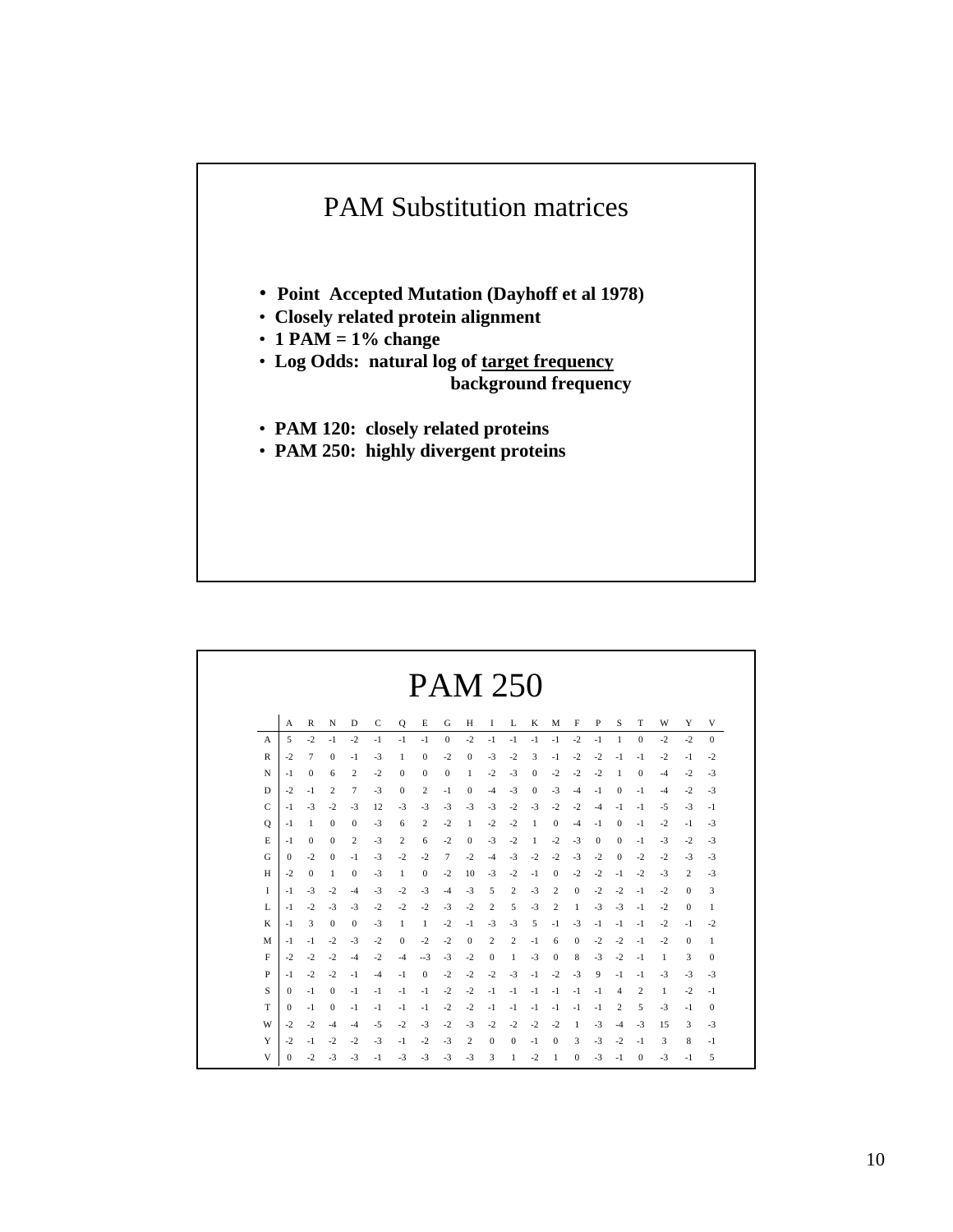

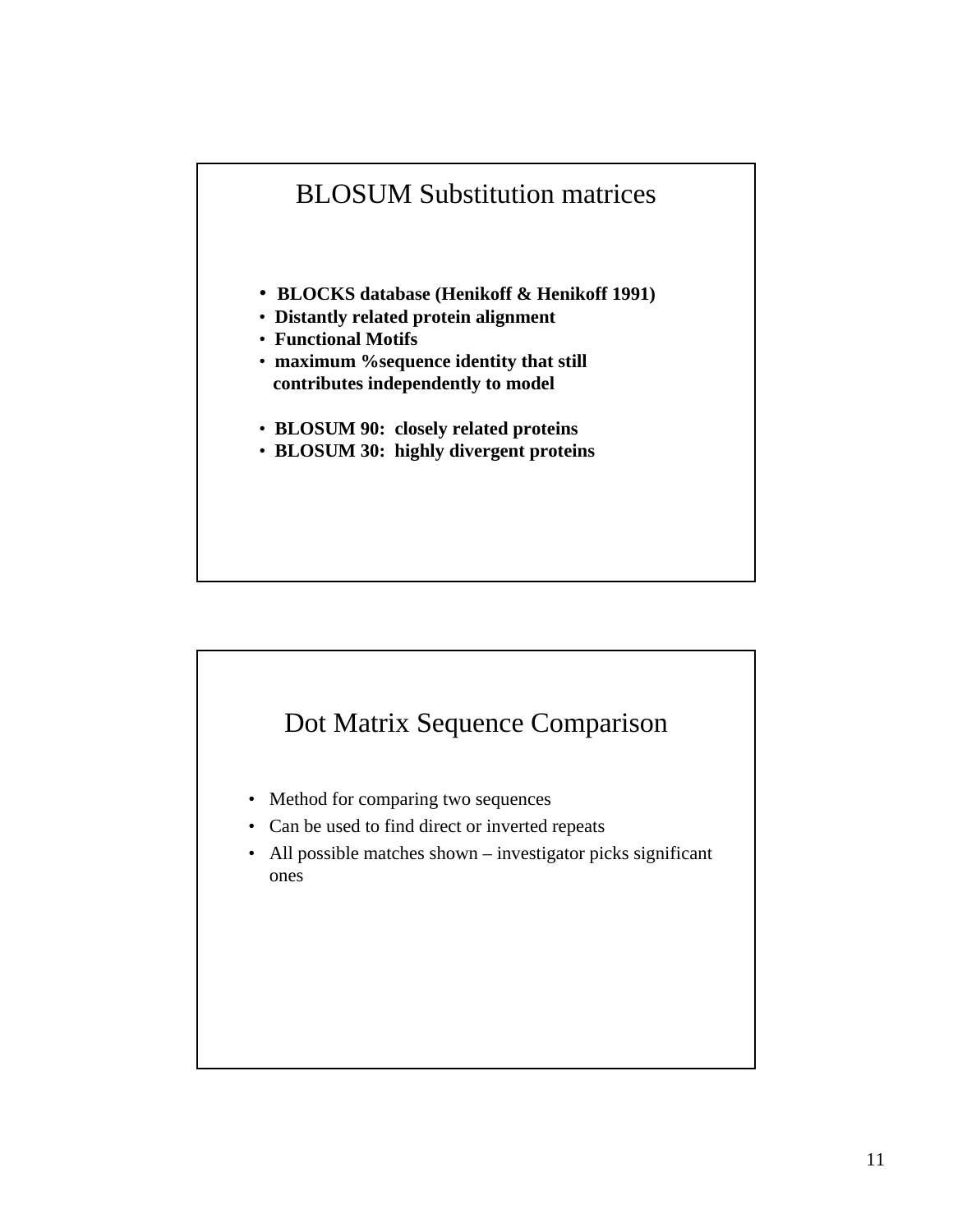

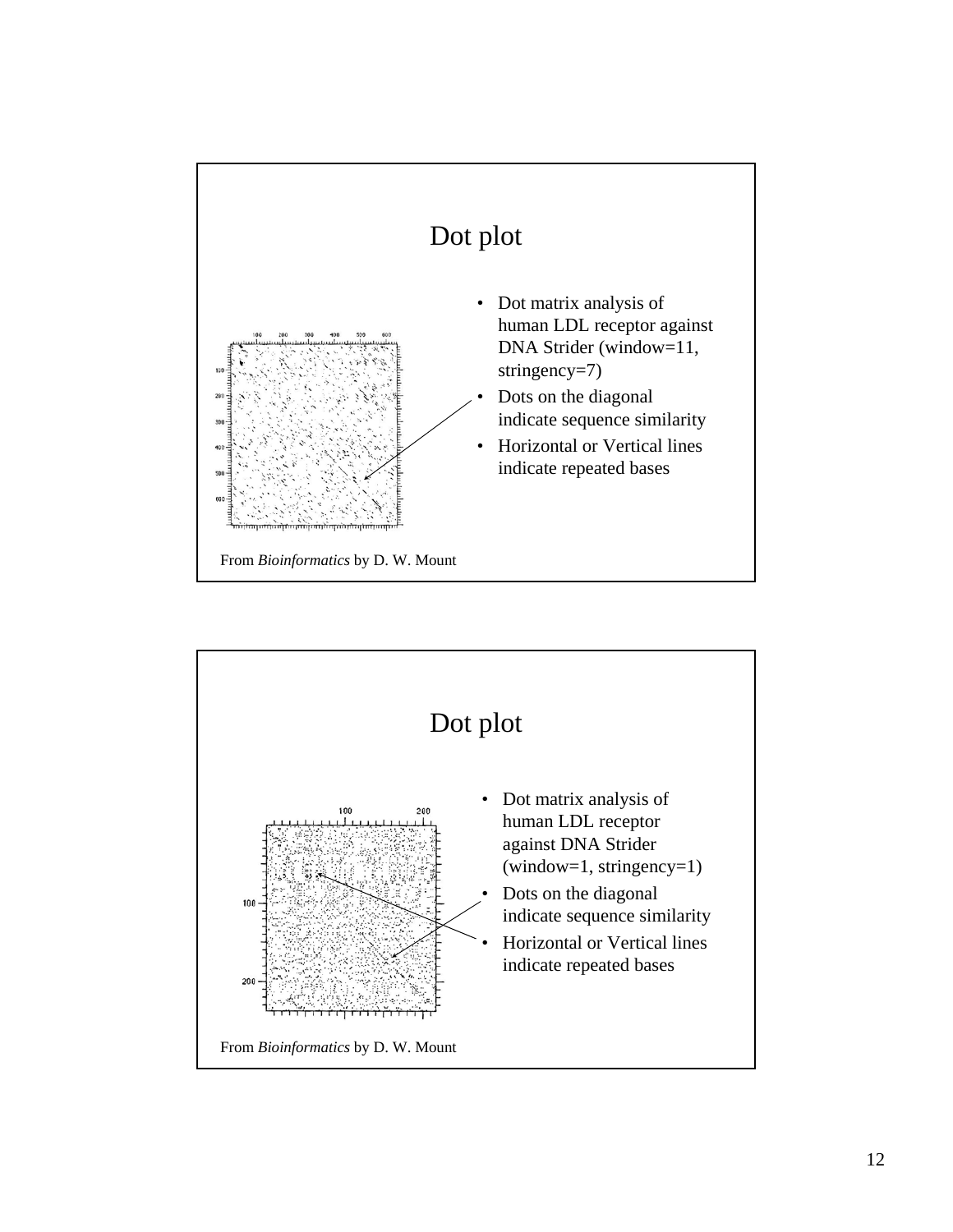

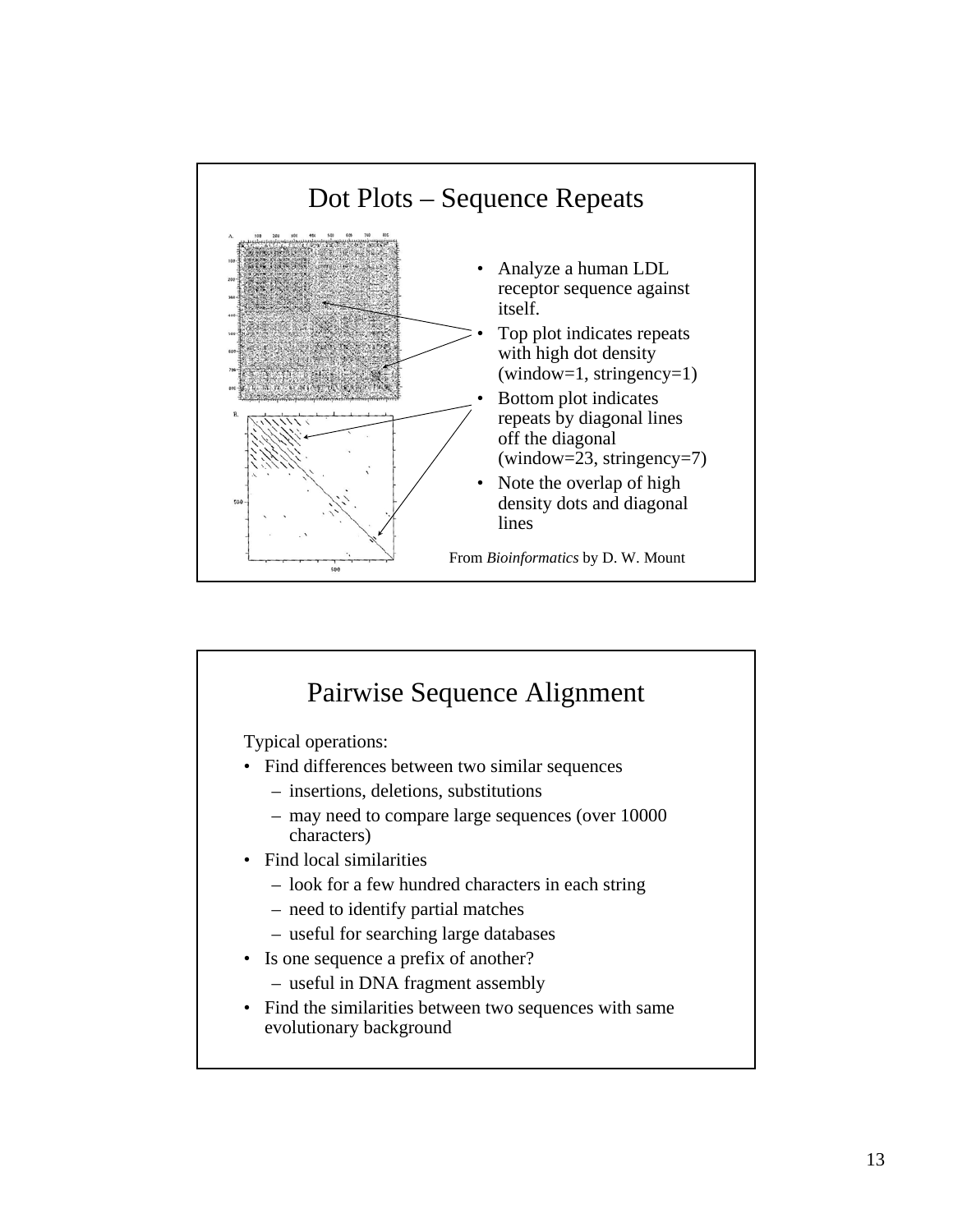

| Alignments                                                                                                                                                                                                                                                                                                            |
|-----------------------------------------------------------------------------------------------------------------------------------------------------------------------------------------------------------------------------------------------------------------------------------------------------------------------|
| Given two sequences u and v, an alignment is a pair of<br>sequences u' and v' such that:<br>1. u' is obtained from u by inserting gap character '-'<br>2. v' is obtained from v by inserting gap character '-'<br>3. u' and v' have same length: $ u'  =  v' $<br>4. No position has gap characters in both u' and v' |
| Example:<br>$u = ATGGCT$<br>$v = TGCTA$                                                                                                                                                                                                                                                                               |
| $u' = ATGGCT -$<br>$v' = -TG - CTA$<br>Goal: given two sequences, find the "best" alignment<br>according some scoring function.                                                                                                                                                                                       |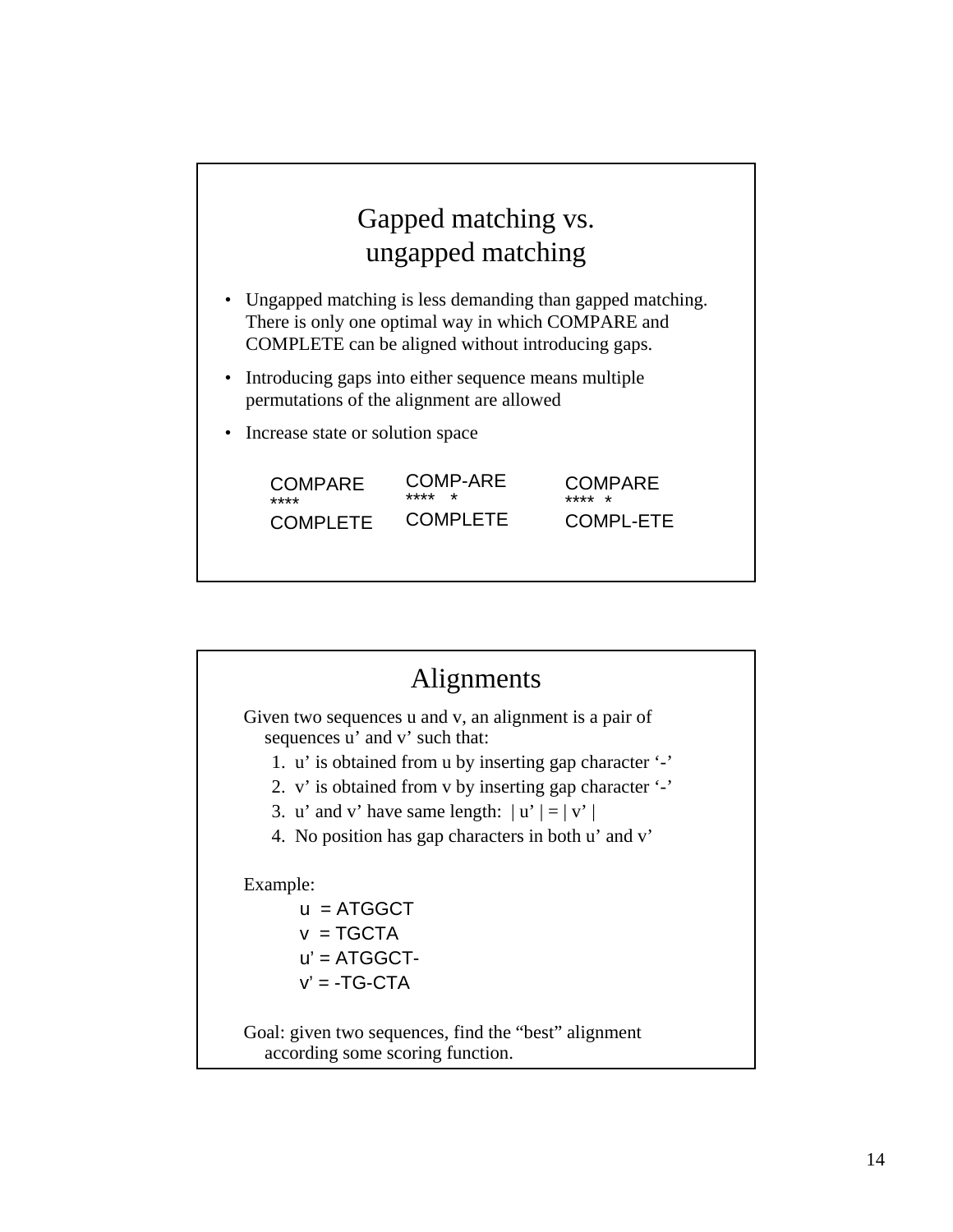# Dynamic Programming

- Compares two sequences and generates an alignment
- Alignment contains matched and mismatched characters as well as gaps
- Can be used for both local (Smith-Waterman) and global (Needleman-Wunch) alignments
- Generates an alignment score so that significance of or optimal alignment can be found
- Depends on choice of scoring system

#### Practical Considerations

- Goal of alignment will determine the type of scoring matrix used
- PAM based on model of evolutionary change
- BLOSUM are defined to identify members of the same family
- Different types of gap penalties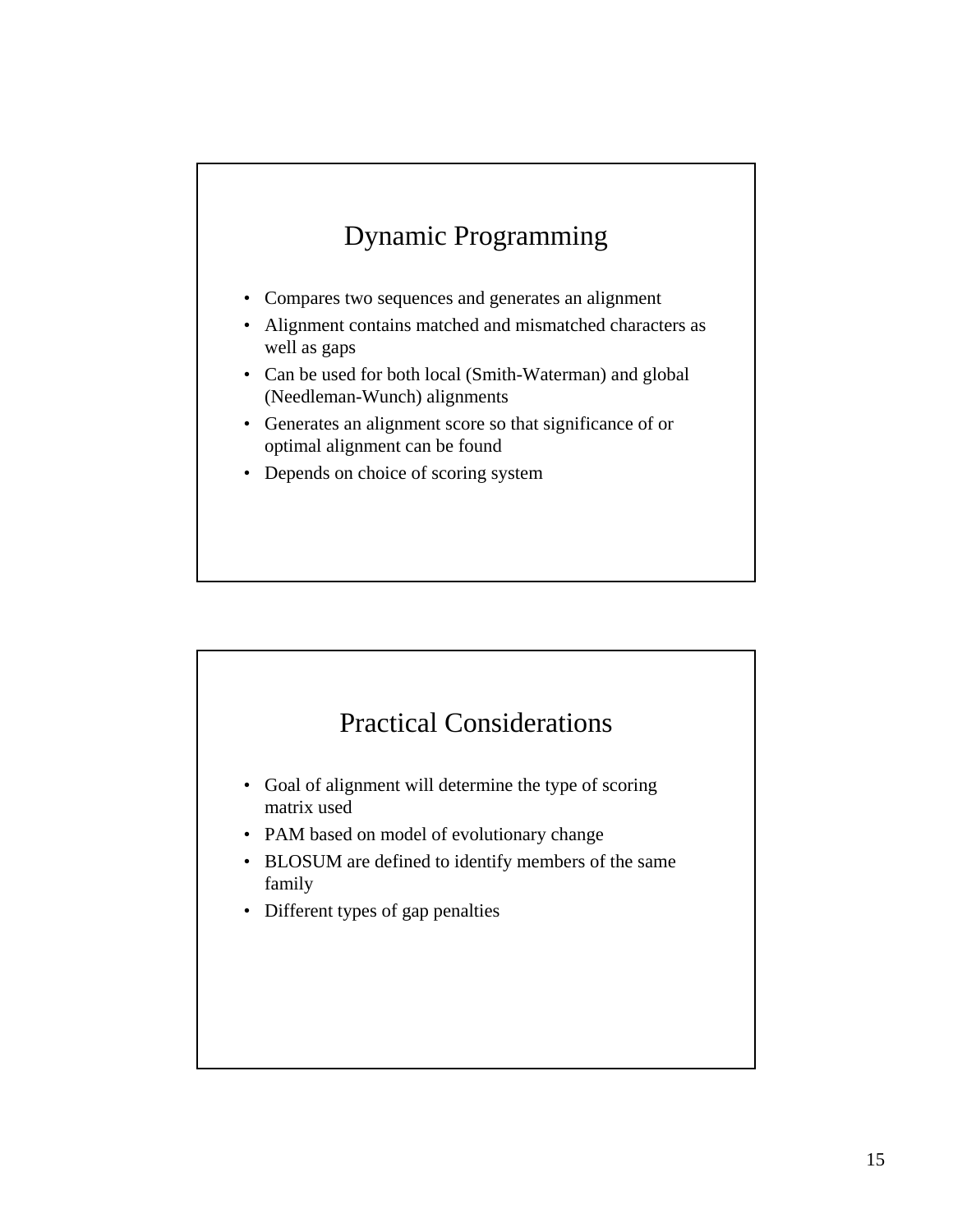### Concept of Distance or Similarity

- Distance
	- The distance between two sequences, based on an evolutionary model, describes when the two sequences had a common ancestor.
	- We want to minimize the distance.
- Similarity
	- The similarity between two sequence described how closely related two sequences are.
	- We want to maximize the similarity
- Either can be used and get the same result

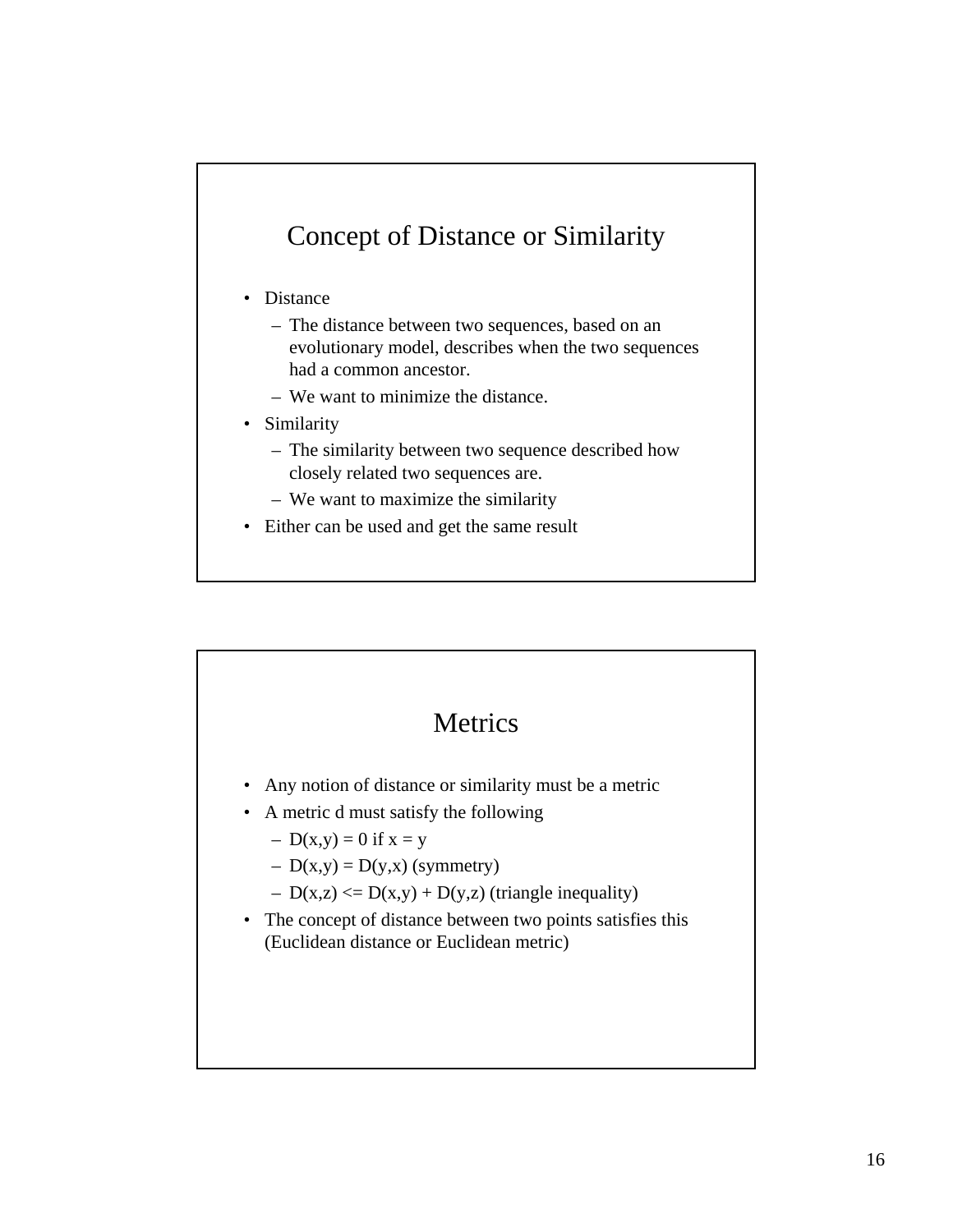

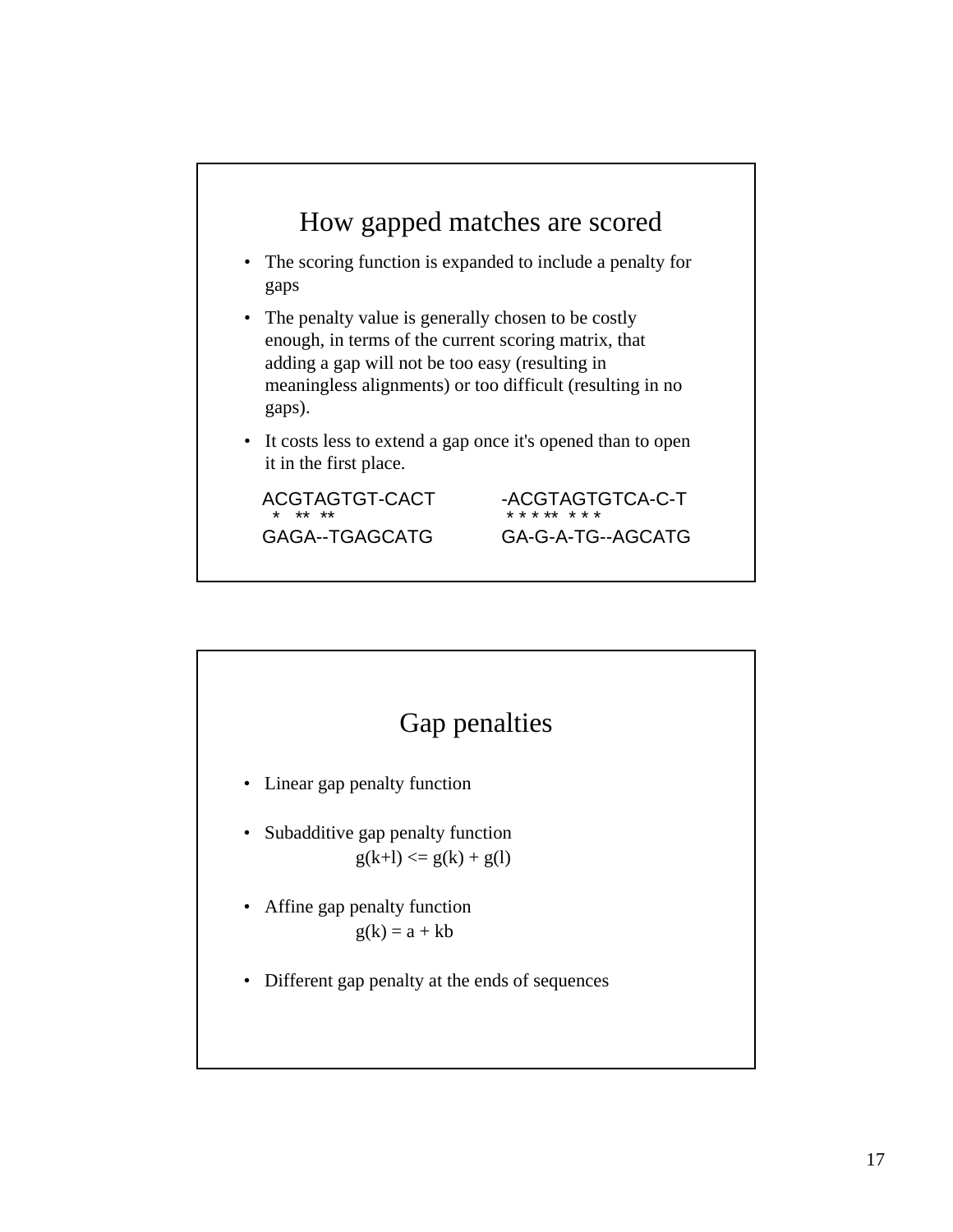

• The text minimizes similarity in their algorithm

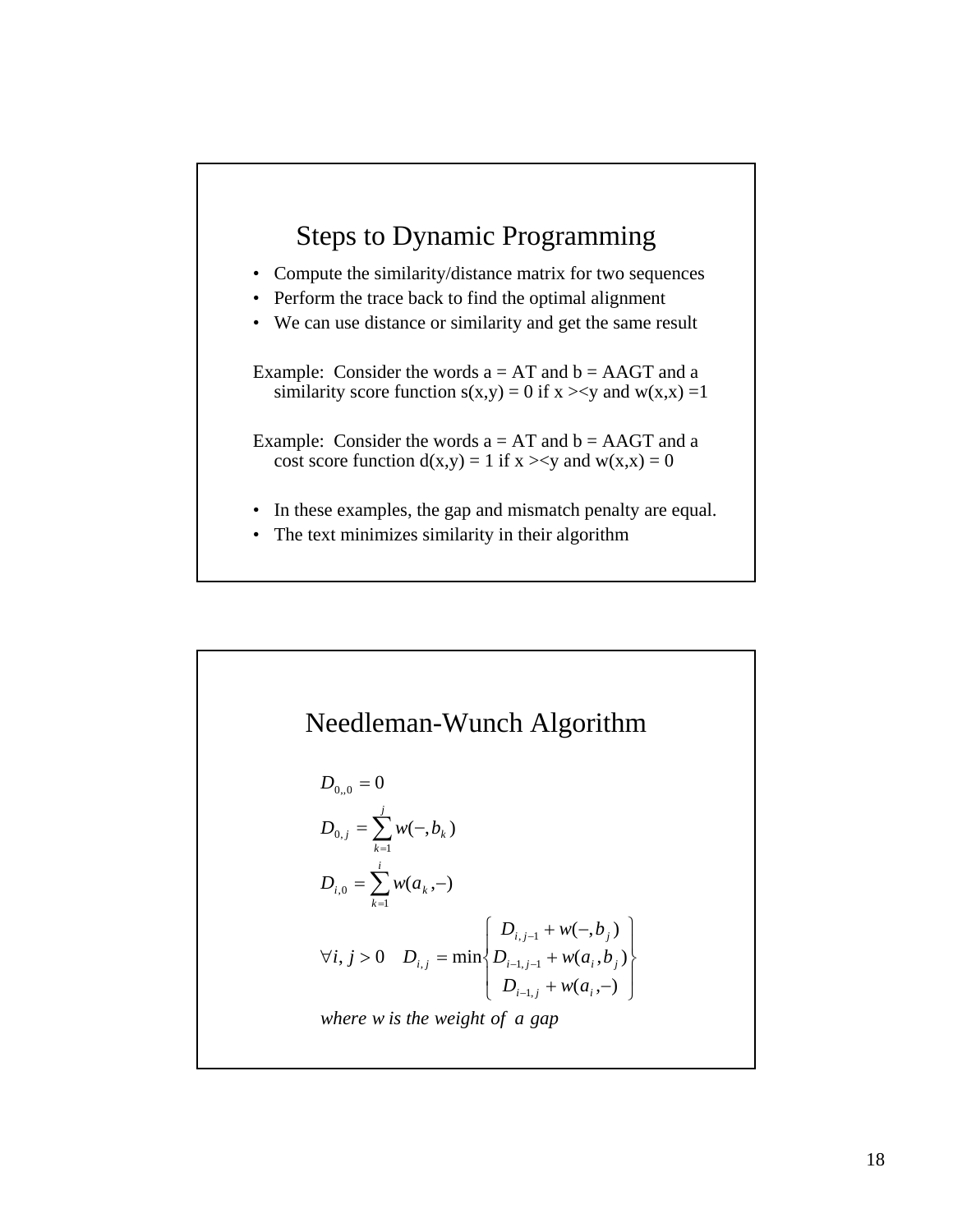

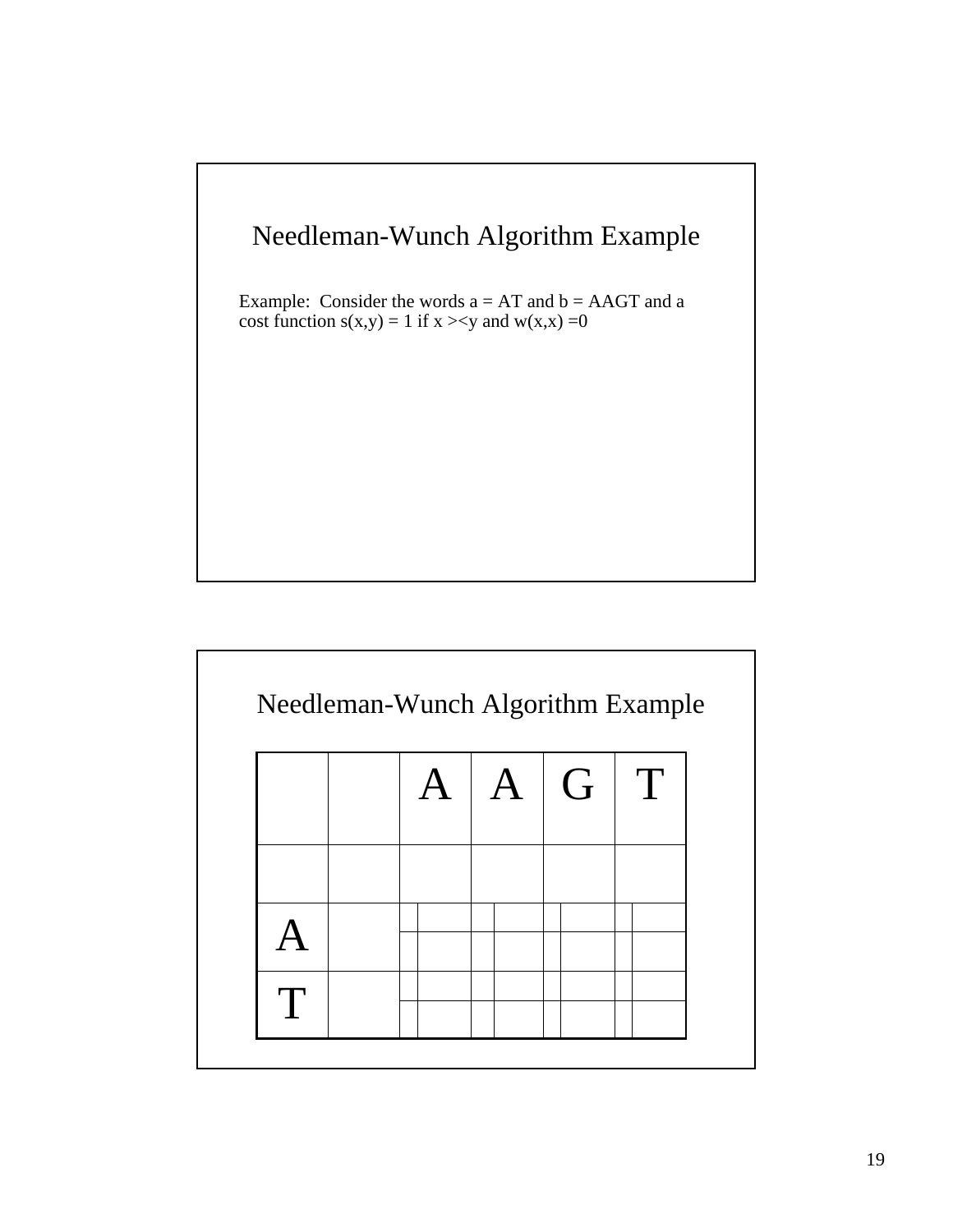

|                |   | $\mathbf{A}$ | G | T              |
|----------------|---|--------------|---|----------------|
| $\Omega$       | 1 | 2            | 3 | $\overline{4}$ |
| 1              |   |              |   |                |
| $\overline{2}$ |   |              |   |                |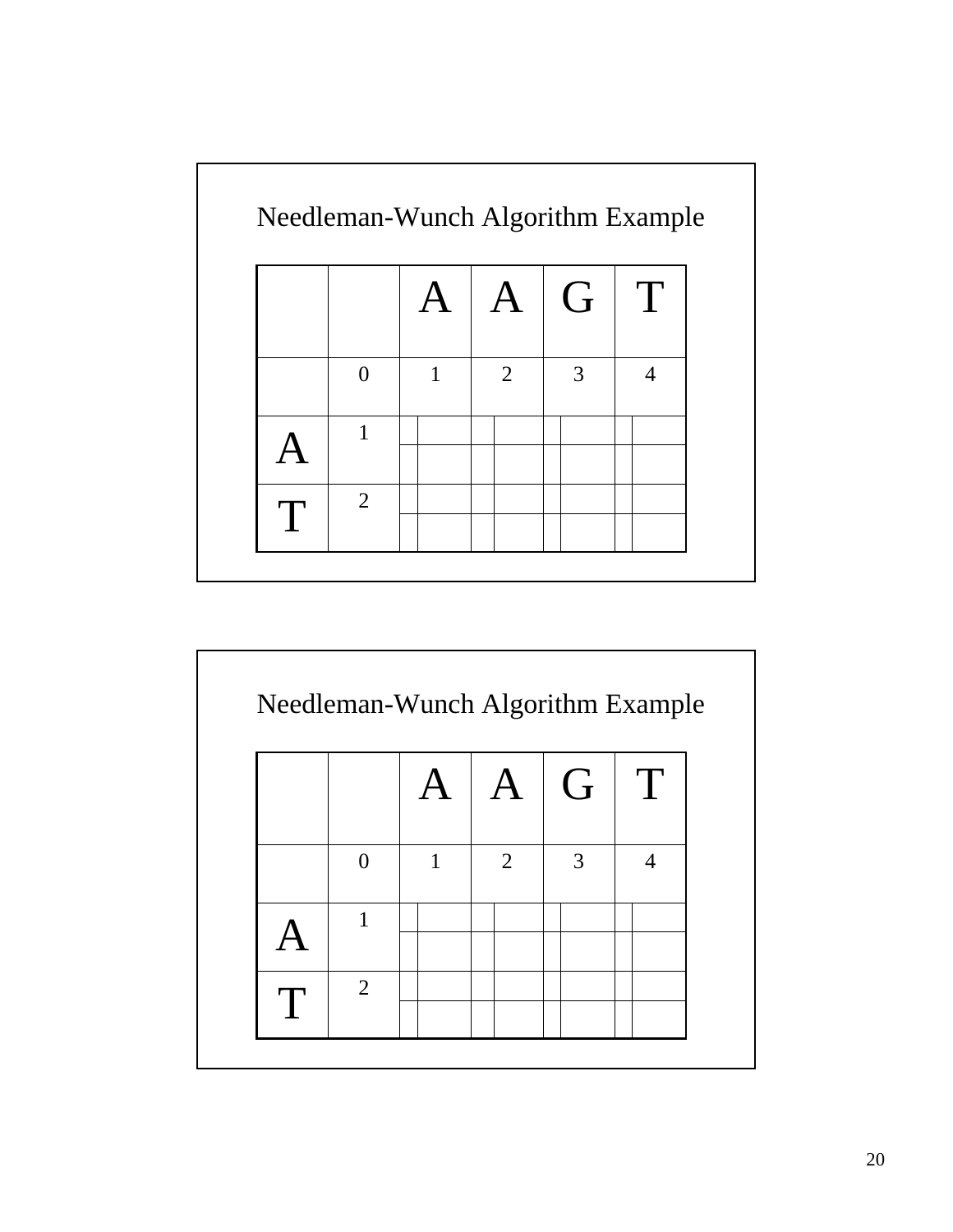

|                |                     | $\mathbf{A}$ | G | T |
|----------------|---------------------|--------------|---|---|
| ∩              | 1                   | 2            | 3 |   |
| 1              | $\overline{2}$<br>0 |              |   |   |
|                | $\overline{2}$      |              |   |   |
| $\overline{2}$ | $\overline{c}$<br>1 |              |   |   |
|                | 3<br>1              |              |   |   |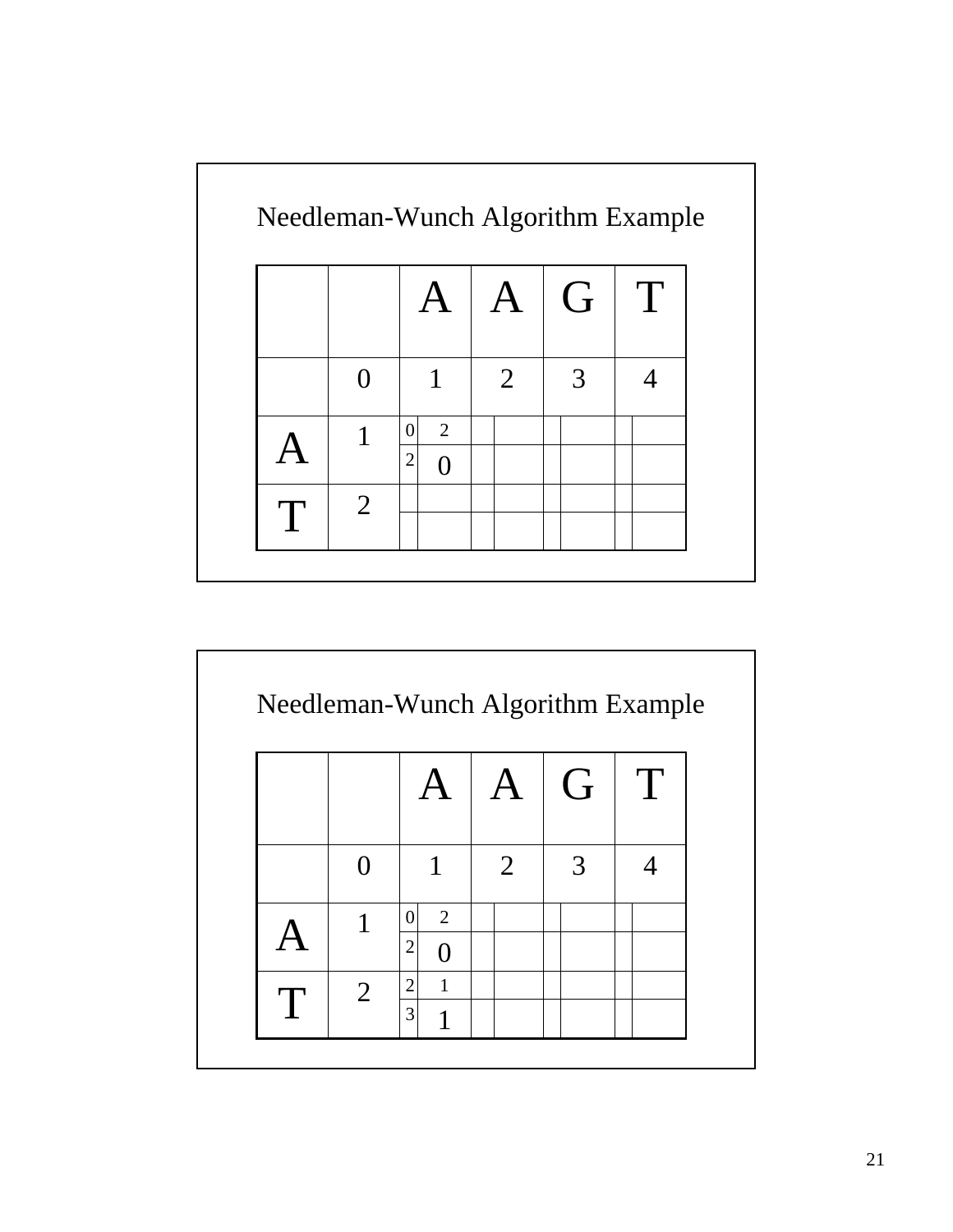|                |                                |              |                | G | T |
|----------------|--------------------------------|--------------|----------------|---|---|
|                | $\mathbf{1}$                   |              | $\overline{2}$ | 3 |   |
| 1              | 2<br>0                         | $\mathbf{1}$ | 3              |   |   |
|                | $\overline{2}$<br>$\Omega$     | $\mathbf{1}$ | 1              |   |   |
| $\overline{2}$ | $\overline{c}$<br>$\mathbf{1}$ |              |                |   |   |
|                | 3<br>1                         |              |                |   |   |

|                |                |              |                | $\mathsf{A}$ | G | T |
|----------------|----------------|--------------|----------------|--------------|---|---|
|                |                | 1            |                | 2            | 3 |   |
|                | 0              | 2            | $\mathbf{1}$   | 3            |   |   |
|                | $\overline{2}$ | $\Omega$     | $\mathbf{1}$   | 1            |   |   |
| $\overline{2}$ | $\overline{2}$ | $\mathbf{1}$ | $\mathbf{1}$   | 2            |   |   |
|                | 3              | 1            | $\overline{2}$ | 1            |   |   |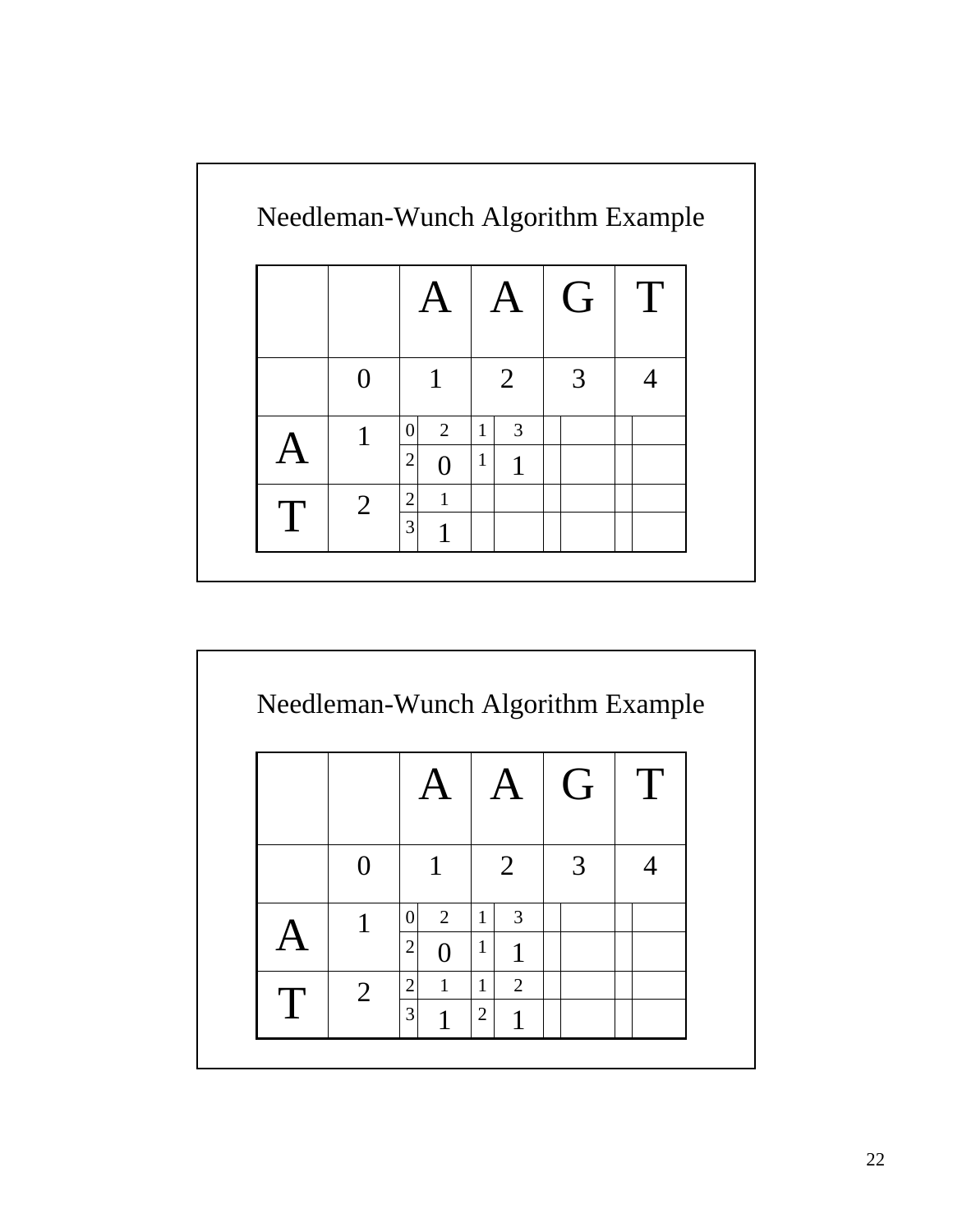|   |                |              |                |                |                | G              | T |
|---|----------------|--------------|----------------|----------------|----------------|----------------|---|
|   |                | 1            |                | $\overline{2}$ |                | 3              |   |
|   | $\theta$       | 2            | $\mathbf{1}$   | 3              | 3              | $\overline{4}$ |   |
|   | $\overline{2}$ |              | $\mathbf{1}$   | 1              | $\overline{2}$ | $\overline{2}$ |   |
| 2 | $\overline{c}$ | $\mathbf{1}$ | 1              | $\overline{2}$ |                |                |   |
|   | 3              | 1            | $\overline{2}$ | 1              |                |                |   |

|                |                |              |                |                |                | G              | T |
|----------------|----------------|--------------|----------------|----------------|----------------|----------------|---|
|                |                | $\mathbf{1}$ |                | 2              |                | 3              |   |
| 1              | 0              | 2            | $\mathbf{1}$   | 3              | $\overline{3}$ | $\overline{4}$ |   |
|                | $\mathbf{2}$   | $\Omega$     | $\mathbf{1}$   | 1              | $\overline{c}$ | $\overline{2}$ |   |
| $\overline{2}$ | $\overline{2}$ | $\mathbf{1}$ | $\mathbf{1}$   | $\overline{2}$ | $\overline{2}$ | 3              |   |
|                | 3              | 1            | $\overline{2}$ | 1              | 2              | $\overline{2}$ |   |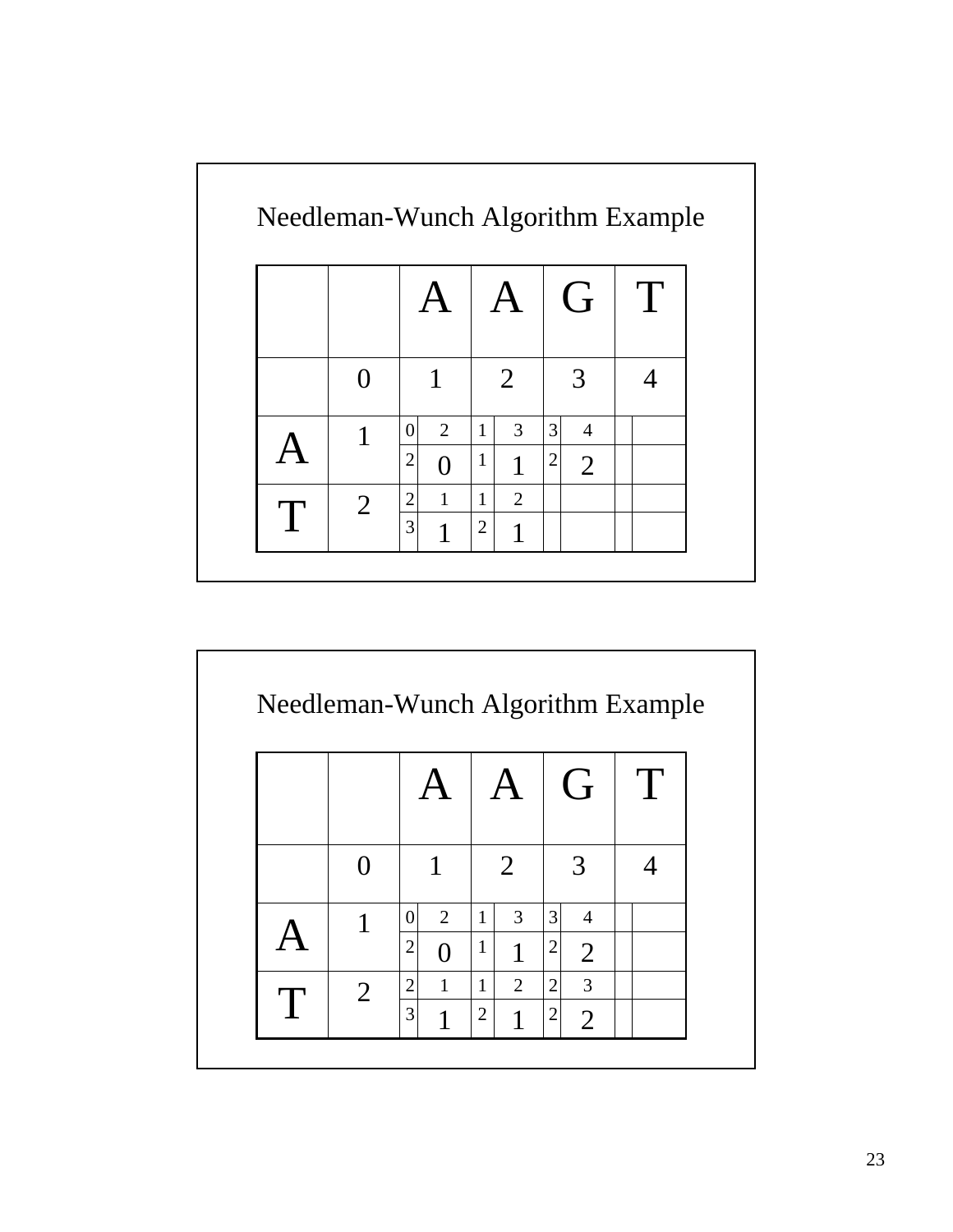|                |                |                |                |                |                | $\overline{G}$ |                | $\mathbf{T}$ |
|----------------|----------------|----------------|----------------|----------------|----------------|----------------|----------------|--------------|
|                |                | 1              |                | 2              |                | 3              |                |              |
| 1              | $\theta$       | $\overline{2}$ | 1              | 3              | 3              | $\overline{4}$ | $\overline{4}$ | 5            |
|                | $\overline{2}$ | $\Omega$       | $\mathbf{1}$   | 1              | $\mathbf{2}$   | $\overline{2}$ | 3              | 3            |
|                | $\overline{2}$ | $\mathbf{1}$   | 1              | $\overline{2}$ | $\overline{2}$ | 3              |                |              |
| $\overline{2}$ | 3              | 1              | $\overline{2}$ | 1              | $\overline{c}$ | $\overline{2}$ |                |              |

|                |                |              |                |   |                | G              |                | Τ              |
|----------------|----------------|--------------|----------------|---|----------------|----------------|----------------|----------------|
|                |                | 1            |                | 2 |                | 3              |                |                |
|                | 0              | 2            | $\mathbf{1}$   | 3 | $\overline{3}$ | $\overline{4}$ | $\overline{4}$ | 5              |
|                | $\overline{c}$ | $\Omega$     | $\mathbf{1}$   | 1 | $\overline{2}$ | 2              | 3              | 3              |
| $\overline{2}$ | $\overline{2}$ | $\mathbf{1}$ | $\mathbf{1}$   | 2 | $\overline{2}$ | $\overline{3}$ | $\overline{2}$ | 4              |
|                | 3              | 1            | $\overline{2}$ | 1 | $\overline{2}$ | $\overline{2}$ | 3              | $\overline{2}$ |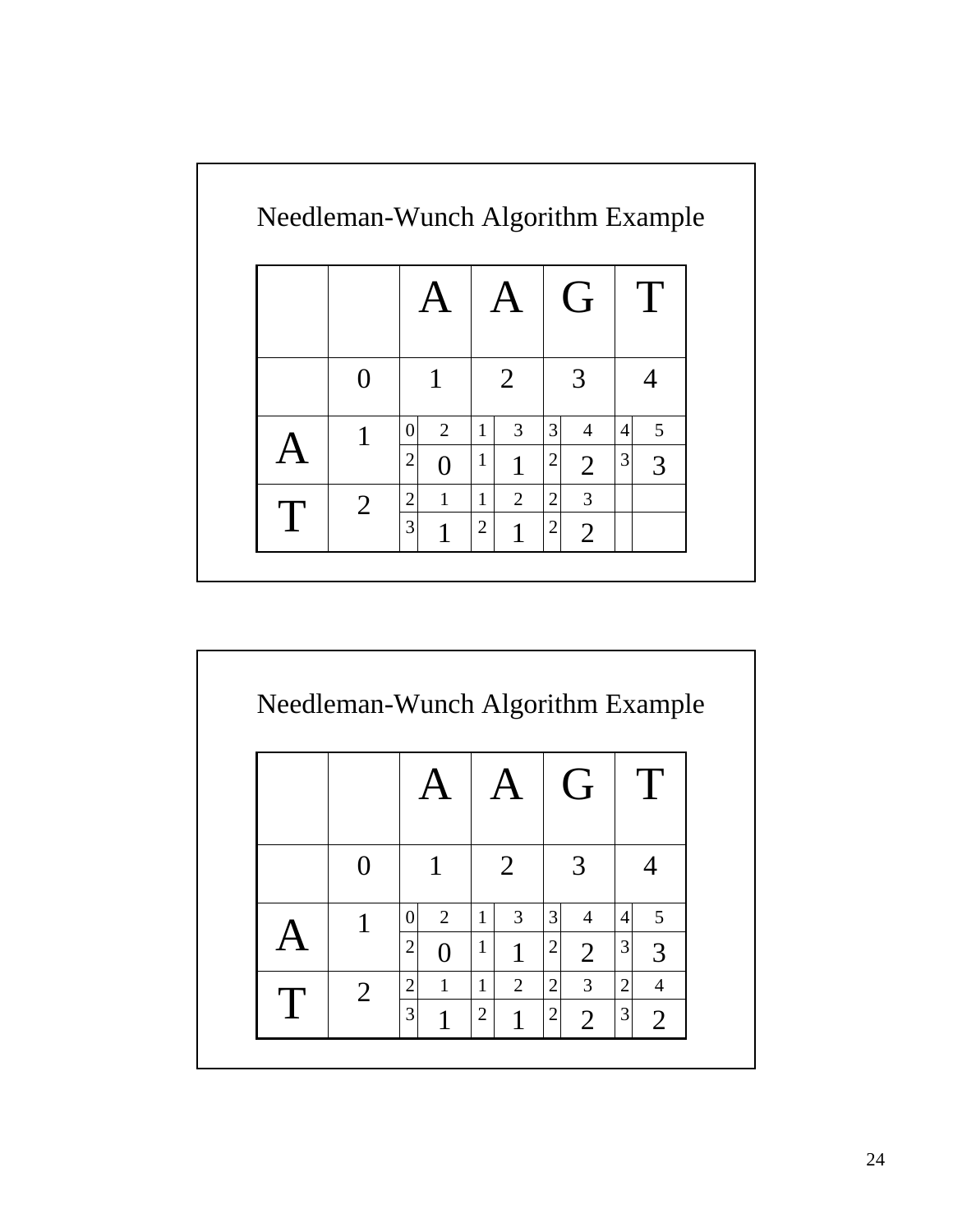|   |                |                                                          | Traceback                                             |                                                                      |                                                    |
|---|----------------|----------------------------------------------------------|-------------------------------------------------------|----------------------------------------------------------------------|----------------------------------------------------|
|   |                |                                                          |                                                       | G                                                                    | T                                                  |
|   | $\Omega$       | $\mathbf{1}$                                             | $\overline{2}$                                        | 3                                                                    |                                                    |
|   | 1              | $\overline{2}$<br>$\theta$<br>$\overline{2}$<br>$\Omega$ | $\overline{3}$<br>$\mathbf{1}$<br>$\mathbf{1}$<br>1   | $\overline{3}$<br>$\overline{4}$<br>$\overline{2}$<br>$\overline{2}$ | 5<br>$\overline{4}$<br>3<br>3                      |
| T | $\overline{2}$ | $\mathbf{2}$<br>$\mathbf{1}$<br>3<br>1                   | $\overline{2}$<br>$\mathbf{1}$<br>$\overline{2}$<br>1 | $\overline{3}$<br>$\overline{2}$<br>$\mathbf{2}$<br>$\overline{2}$   | $\overline{4}$<br>3<br>$\mathcal{D}_{\mathcal{L}}$ |

| G<br>T<br>2<br>1<br>3<br>0<br>$\overline{3}$<br>3<br>5<br>$\overline{2}$<br>$\overline{4}$<br>$\mathbf{1}$<br>$\overline{4}$<br>$\overline{0}$<br>1<br>$\overline{c}$<br>3<br>$\mathcal{D}$<br>$\mathbf{1}$<br>3<br>1<br>$\overline{2}$<br>$\overline{3}$<br>$\mathbf{2}$<br>$\overline{c}$<br>$\overline{2}$<br>$\overline{4}$<br>$\mathbf{1}$<br>$\mathbf{1}$<br>Σ<br>$\overline{2}$<br>T |  |        | Traceback           |                                  |                     |
|---------------------------------------------------------------------------------------------------------------------------------------------------------------------------------------------------------------------------------------------------------------------------------------------------------------------------------------------------------------------------------------------|--|--------|---------------------|----------------------------------|---------------------|
|                                                                                                                                                                                                                                                                                                                                                                                             |  |        |                     |                                  |                     |
|                                                                                                                                                                                                                                                                                                                                                                                             |  |        |                     |                                  |                     |
|                                                                                                                                                                                                                                                                                                                                                                                             |  |        |                     |                                  |                     |
|                                                                                                                                                                                                                                                                                                                                                                                             |  | 3<br>1 | $\overline{2}$<br>1 | $\overline{c}$<br>$\overline{2}$ | 3<br>$\overline{2}$ |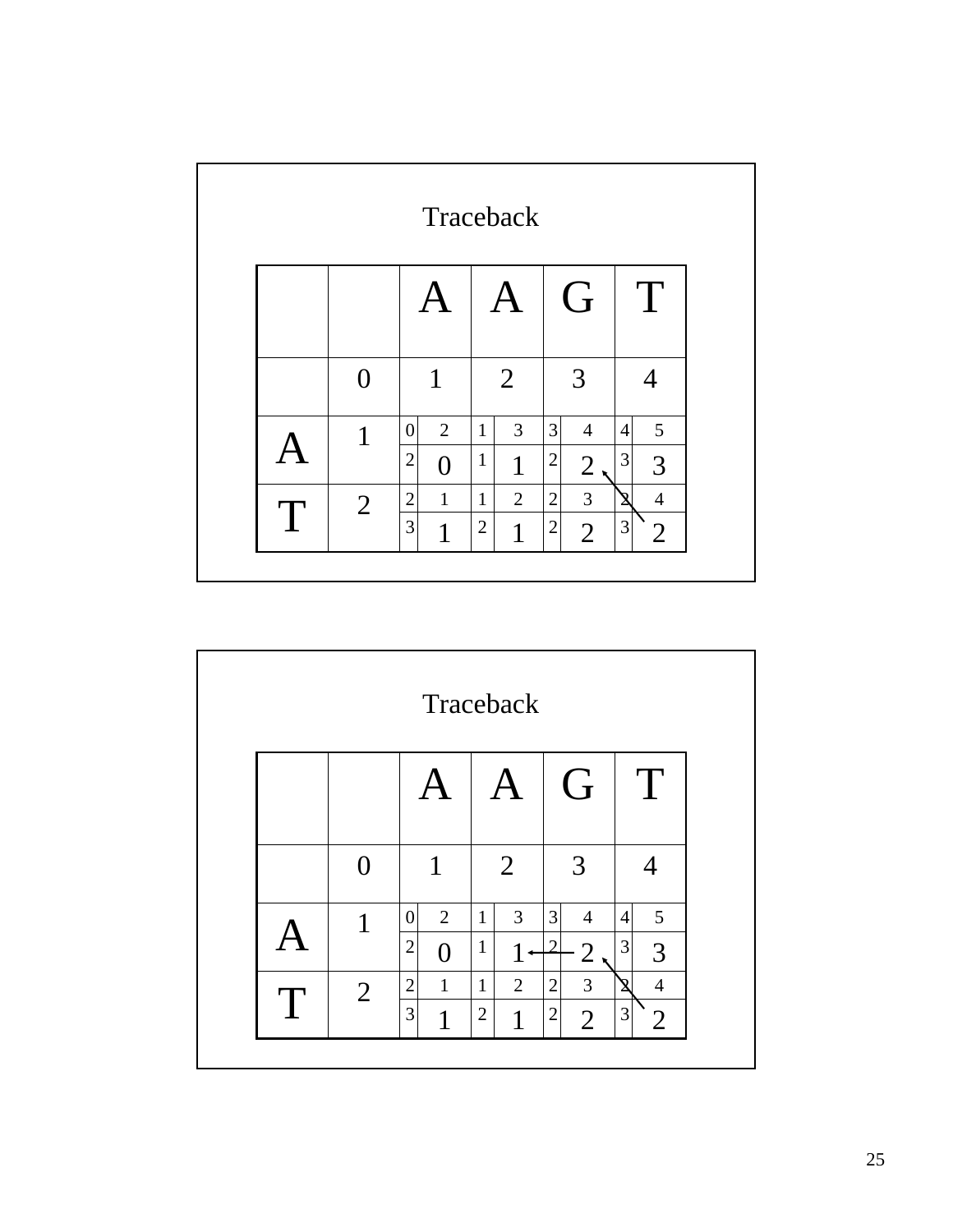|   | Traceback |                                                    |                                                       |                                                                     |                                                      |  |  |  |  |
|---|-----------|----------------------------------------------------|-------------------------------------------------------|---------------------------------------------------------------------|------------------------------------------------------|--|--|--|--|
|   |           |                                                    |                                                       | G                                                                   | T                                                    |  |  |  |  |
|   | 0         |                                                    | $\overline{2}$                                        | 3                                                                   |                                                      |  |  |  |  |
|   | 1         | $\overline{2}$<br>$\overline{0}$<br>$\overline{2}$ | 3                                                     | $\overline{3}$<br>$\overline{4}$<br>$\mathcal{D}$<br>$\overline{2}$ | 5<br>$\overline{4}$<br>$\mathfrak{Z}$<br>3           |  |  |  |  |
| T | 2         | $\overline{2}$<br>$\mathbf{1}$<br>3<br>1           | $\overline{2}$<br>$\mathbf{1}$<br>$\overline{2}$<br>1 | $\overline{3}$<br>$\overline{2}$<br>$\mathbf{2}$<br>$\overline{2}$  | $\overline{4}$<br>$\mathbf 2$<br>3<br>$\overline{2}$ |  |  |  |  |

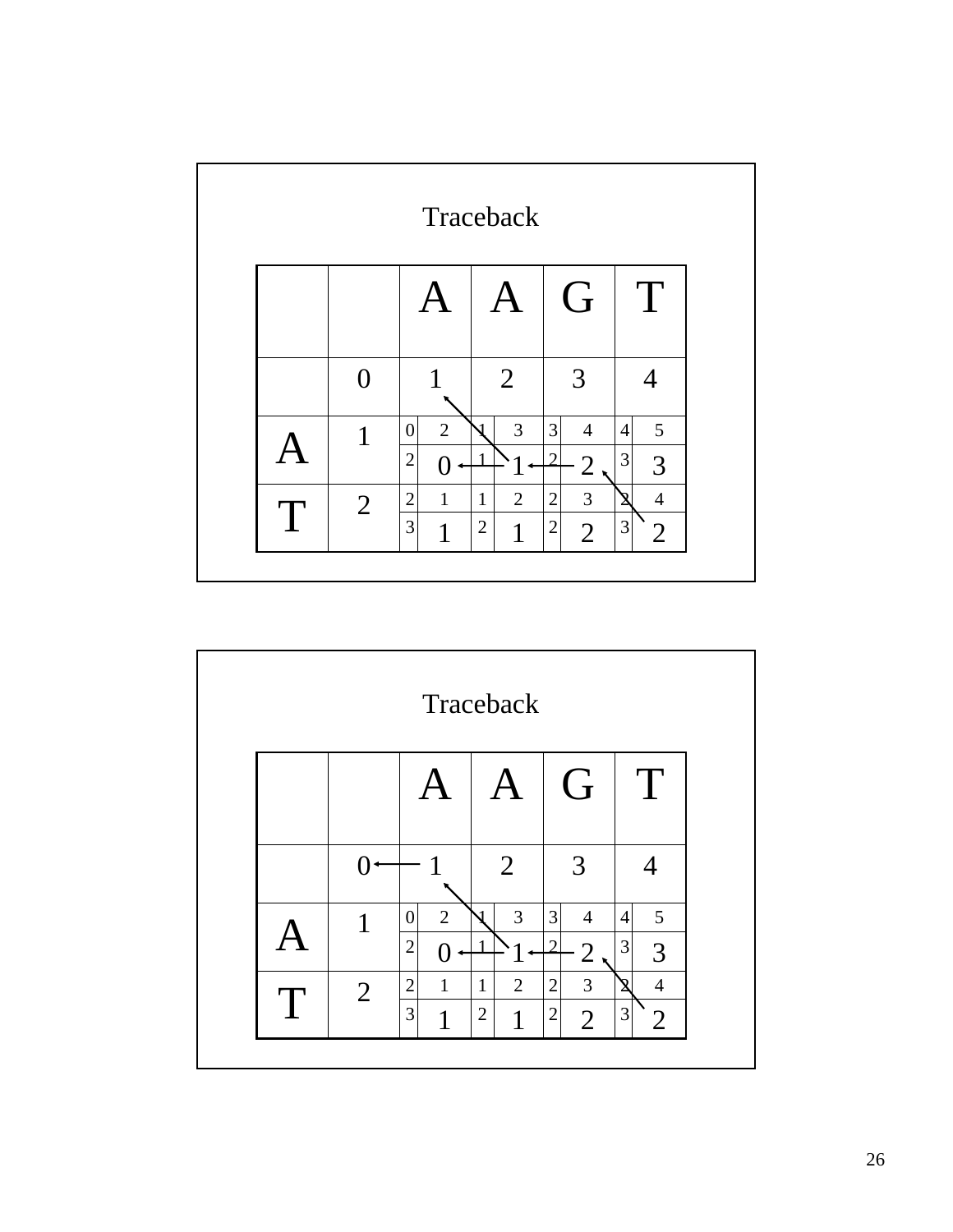

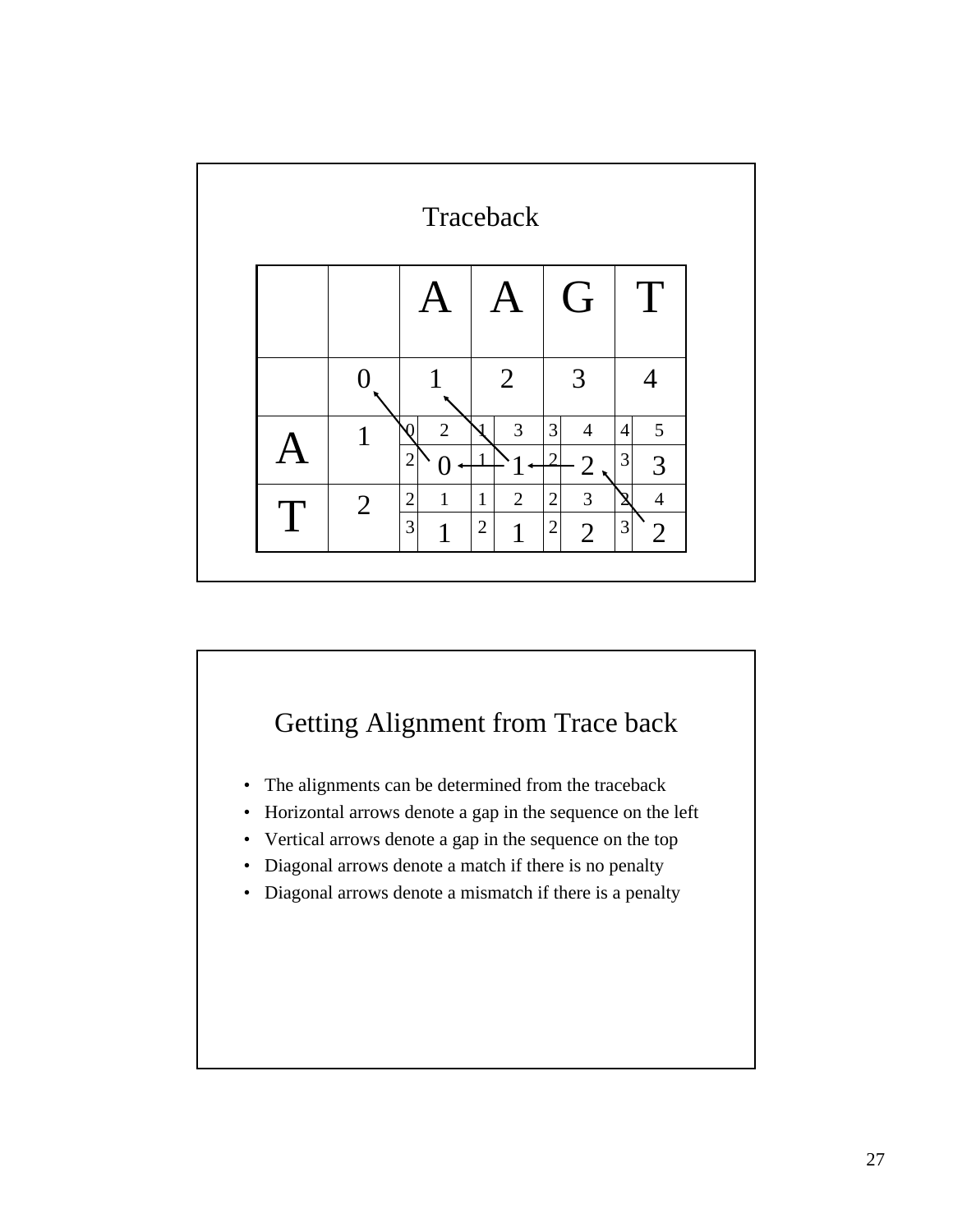|   |   |                                                    | Alignment                                             |                                                       | <b>AAGT</b><br>$- A - T$                   |  |
|---|---|----------------------------------------------------|-------------------------------------------------------|-------------------------------------------------------|--------------------------------------------|--|
|   |   |                                                    |                                                       | G                                                     | T                                          |  |
|   |   |                                                    | $\overline{2}$                                        | 3                                                     |                                            |  |
|   | 1 | $\overline{2}$<br>$\overline{0}$<br>$\overline{2}$ | $\mathfrak{Z}$                                        | 3<br>$\overline{4}$<br>⌒<br>$\overline{2}$            | 5<br>$\overline{4}$<br>3<br>3              |  |
| T | 2 | $\overline{2}$<br>$\mathbf{1}$<br>3<br>1           | $\overline{2}$<br>$\mathbf{1}$<br>$\overline{2}$<br>1 | 3<br>$\overline{2}$<br>$\mathbf{2}$<br>$\overline{2}$ | $\overline{4}$<br>Ջ<br>3<br>$\overline{2}$ |  |

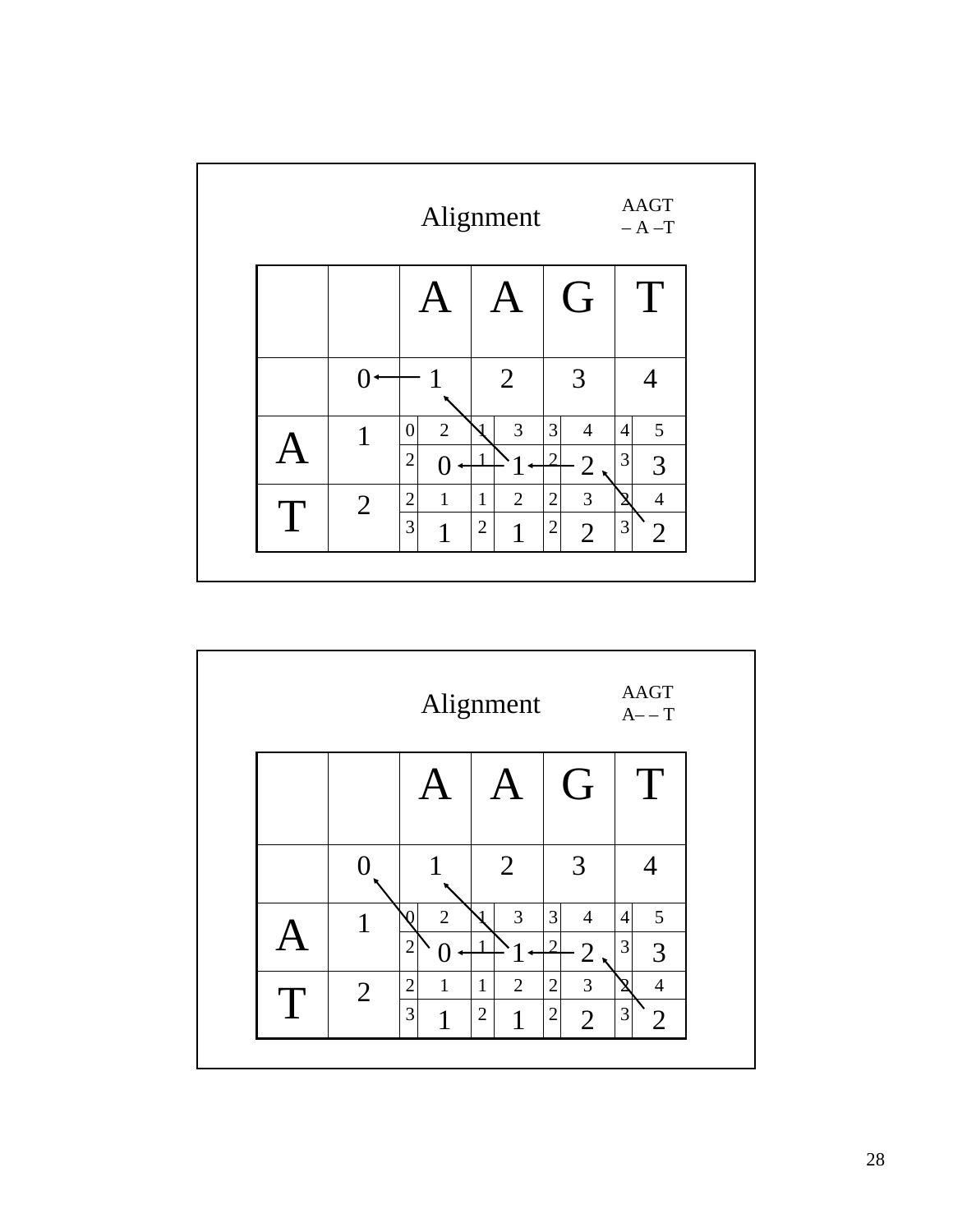# Waterman-Smith-Beyer Algorithm

$$
D_{0,0} = 0
$$
  
\n
$$
D_{0,j} = g(j)
$$
  
\n
$$
D_{i,0} = g(i)
$$
  
\n
$$
\forall i, j > 0 \quad S_{i,j} = \min \left\{ \frac{\min_{1 \le k \le j} (D_{i,j-k} + g(k))}{D_{i-1,j-1} + w(a_i, b_j)} \right\}
$$
  
\nwhere  $g(k)$  is the gap penalty function and  
\n*w* is the similarity score function

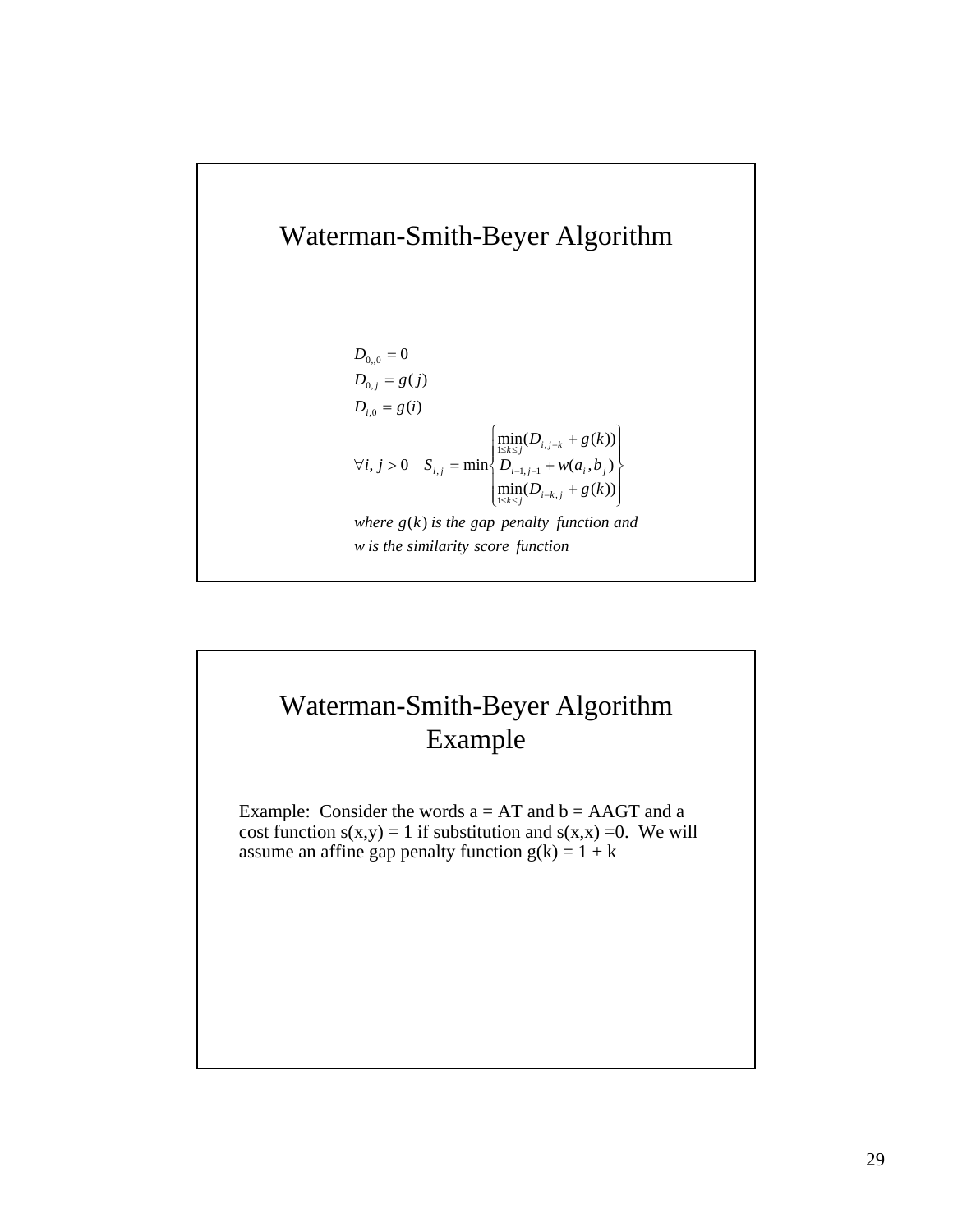|   | Waterman-Smith-Beyer Algorithm<br>Example |          |                |                |                |                 |   |        |   |  |
|---|-------------------------------------------|----------|----------------|----------------|----------------|-----------------|---|--------|---|--|
|   |                                           |          |                |                |                |                 | G |        | T |  |
|   |                                           |          | $\overline{2}$ |                | 3              |                 |   |        | 5 |  |
|   | $\overline{2}$                            | $\theta$ | $\overline{4}$ | $\overline{2}$ | 5              | $\overline{4}$  | 6 | 5      | 7 |  |
|   |                                           | 4        | $\Omega$       | $\overline{2}$ | $\overline{2}$ | 3<br>4          | 3 | 4      |   |  |
| T | 3                                         | 3        | $\overline{2}$ | $\mathbf{1}$   | $\overline{4}$ | $\vert 3 \vert$ | 5 | 3      | 6 |  |
|   |                                           | 5        | $\overline{2}$ | 4              | 1              | 3               | 3 | 4<br>5 | 3 |  |

| Waterman-Smith-Beyer Algorithm<br>Example |                |                                            |                                                        |                                             |                          |  |  |
|-------------------------------------------|----------------|--------------------------------------------|--------------------------------------------------------|---------------------------------------------|--------------------------|--|--|
|                                           |                |                                            |                                                        | G                                           | T<br>5                   |  |  |
|                                           | ( )            | $\overline{2}$                             | 3                                                      |                                             |                          |  |  |
|                                           | $\overline{2}$ | $\overline{4}$<br>Ŋ<br>4                   | $\overline{2}$<br>5<br>$\mathcal{D}$<br>$\overline{2}$ | $\left 4\right $<br>6<br>$\mathcal{R}$<br>3 | 5<br>7<br>$\overline{4}$ |  |  |
|                                           | 3              | 3<br>$\overline{2}$<br>5<br>$\overline{2}$ | $\mathbf{1}$<br>$\overline{4}$<br>$\overline{4}$       | 5<br>$\overline{3}$<br>3<br>3               | 6<br>4<br>3              |  |  |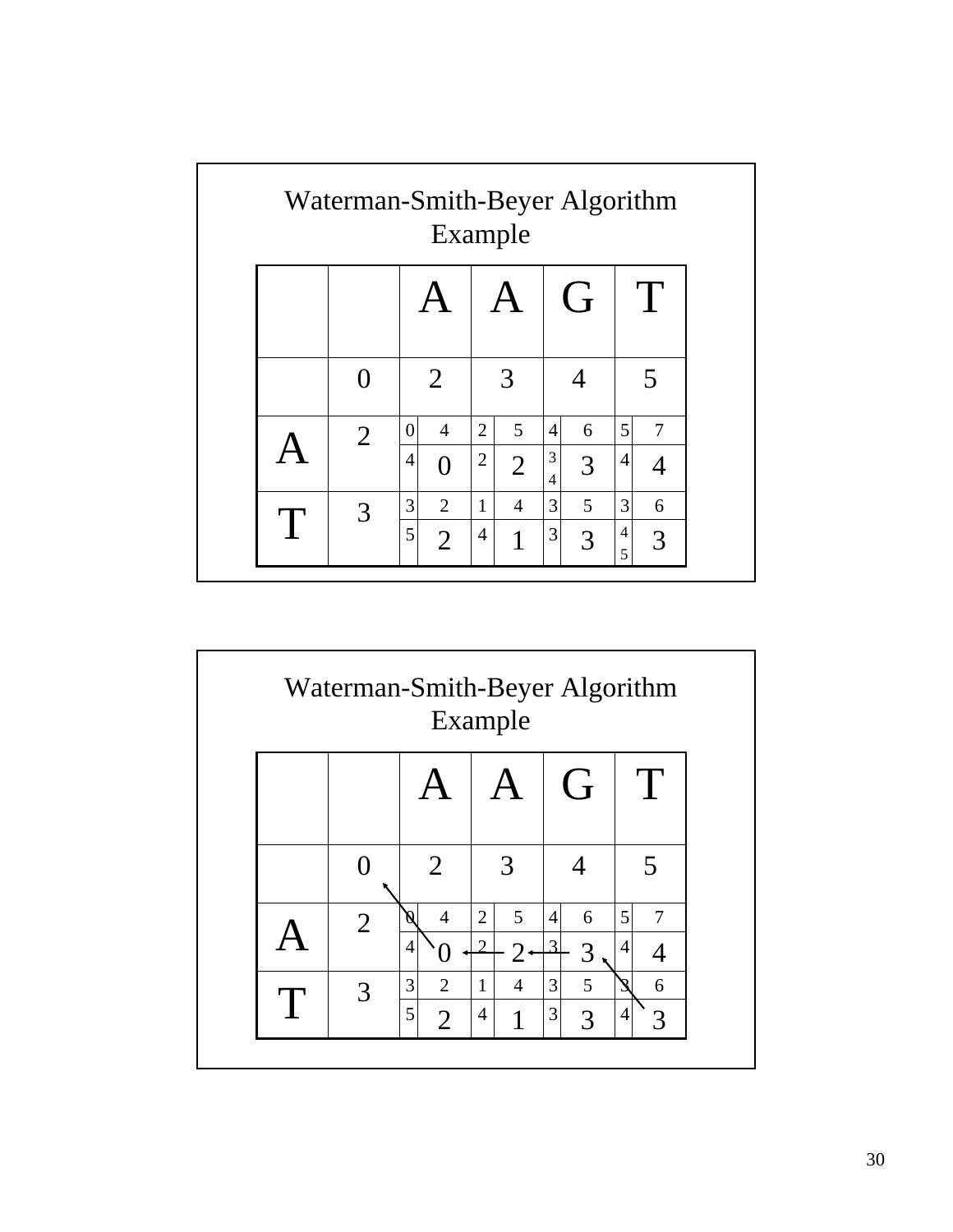|   | <b>AAGT</b><br>Alignment<br>$A - T$ |                     |                           |                      |                                  |  |  |  |
|---|-------------------------------------|---------------------|---------------------------|----------------------|----------------------------------|--|--|--|
|   |                                     |                     | A                         | G                    | T                                |  |  |  |
|   | 0                                   | $\overline{2}$      | $\overline{3}$            | 4                    | 5                                |  |  |  |
|   | $\overline{2}$                      | $\overline{4}$<br>Ø | $\overline{2}$<br>5       | 6<br>$\vert 4 \vert$ | 5<br>$\overline{7}$              |  |  |  |
|   |                                     | 4                   | $\mathcal{D}$<br>$2\cdot$ | $\mathcal{Z}$<br>3   | $\overline{4}$<br>$\overline{4}$ |  |  |  |
| T | 3                                   | $\overline{2}$<br>3 | $\overline{4}$<br>1       | 5<br>3               | 6<br>ວ                           |  |  |  |
|   |                                     | 5<br>$\overline{2}$ | $\overline{4}$<br>1       | $\vert 3 \vert$<br>3 | 4<br>3                           |  |  |  |